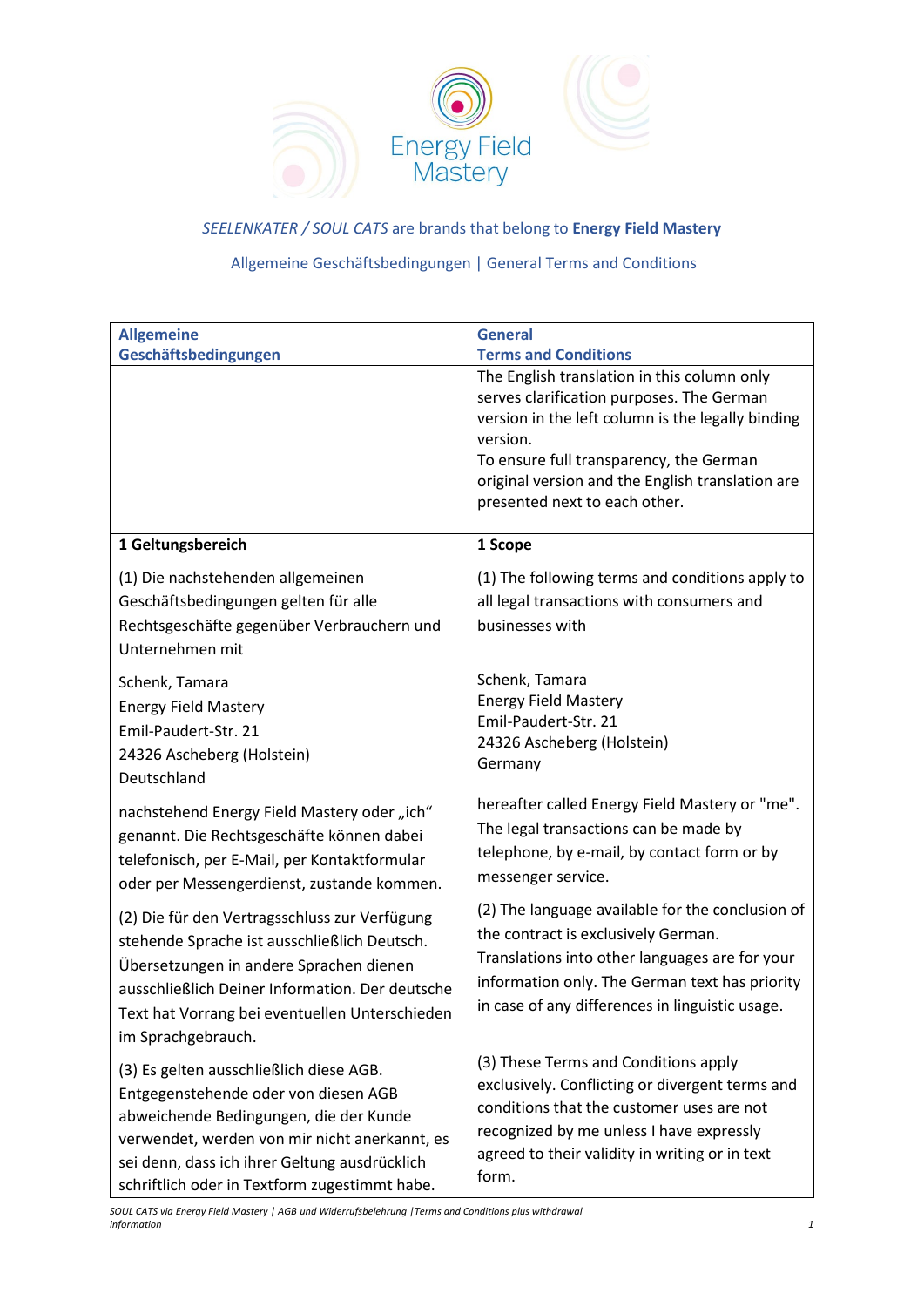



## **2 Anwendbares Recht und Verbraucherschutzvorschriften**

(1) Es gilt das Recht der Bundesrepublik Deutschland unter Ausschluss internationalen Privatrechts und des in Deutschland geltenden UN-Kaufrechts, wenn

> a) du deinen gewöhnlichen Aufenthalt in Deutschland hast

b) du als Unternehmer eine Leistung buchst oder

c) dein gewöhnlicher Aufenthalt in einem Staat ist, der nicht Mitglied der Europäischen Union ist.

(2) Für den Fall, dass du Verbraucher i. S. d. § 13 BGB bist und du deinen gewöhnlichen Aufenthalt in einem Mitgliedsland der Europäischen Union hast, gilt ebenfalls die Anwendbarkeit des deutschen Rechts, wobei zwingende für den Verbraucher günstigere Bestimmungen des Staates, in dem du deinen gewöhnlichen Aufenthalt hast, unberührt bleiben.

Verbraucher im Sinne der nachstehenden Regelungen ist jede natürliche Person, die ein Rechtsgeschäft zu Zwecken abschließt, die überwiegend weder ihrer gewerblichen noch ihrer selbständigen beruflichen Tätigkeit zugerechnet werden kann. Unternehmer ist jede natürliche oder juristische Person oder eine rechtsfähige Personengesellschaft, die bei Abschluss eines Rechtsgeschäfts in Ausübung ihrer selbständigen beruflichen oder gewerblichen Tätigkeit handelt.

(3) Gegenüber Schweizer Verbrauchern gilt ausschließlich materielles Schweizer Recht. Für Unternehmer Kunden aus der Schweiz wird deutsches Recht vereinbart.

# **2 Applicable law and consumer protection regulations**

(1) The law of the Federal Republic of Germany shall apply to the exclusion of international private law and the UN Sales Convention valid in Germany, if

a) you have your habitual residence in Germany

b) you as an entrepreneur book a service or

c) your habitual residence is in a state that is not a member of the European Union.

(2) In the event that you are a consumer i. P. D. § 13 BGB and you have your habitual residence in a member state of the European Union, also applies the applicability of German law, whereby compelling more favorable to the consumer provisions of the state in which you have your habitual residence remain untouched.

A consumer within the meaning of the following rules is any natural person who concludes a legal transaction for purposes that can be attributed to neither his commercial nor his independent professional activity. An entrepreneur is any natural or legal person or a legal partnership that, when entering into a legal transaction, acts in the exercise of its independent professional or commercial activity.

(3) Only Swiss substantive law applies to Swiss consumers. For entrepreneur customers from Switzerland, German law is agreed.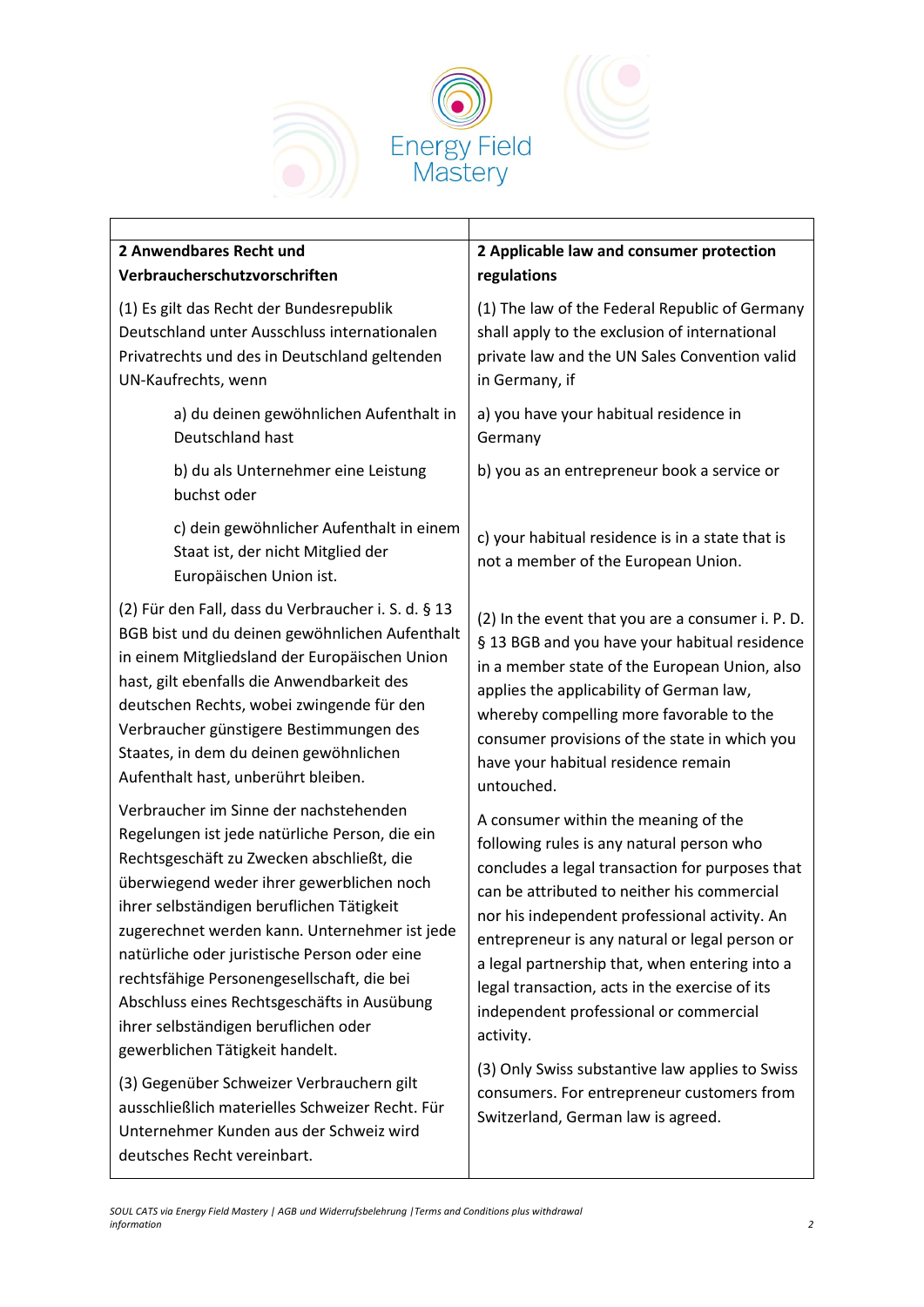

| (4) Es gilt die jeweils zum Zeitpunkt der<br>Bestellung gültige Fassung dieser AGB. Den<br>Stand der AGB findest du am Ende des<br>Dokuments.                                                                                                 | (4) The version of these Terms and Conditions<br>valid at the time of the order applies. The<br>status of the Terms and Conditions can be<br>found at the end of the document.                                                              |
|-----------------------------------------------------------------------------------------------------------------------------------------------------------------------------------------------------------------------------------------------|---------------------------------------------------------------------------------------------------------------------------------------------------------------------------------------------------------------------------------------------|
| (5) Es gelten die Preise zum Zeitpunkt des Kaufs<br>einer Dienstleistung, eines Coachings, oder eines<br>Kurses.                                                                                                                              | (5) Prices apply at the time of purchase of a<br>service, coaching, or course.                                                                                                                                                              |
| (6) Sollten bestimmte Rabatt- oder<br>Aktionsangebote beworben werden, sind diese<br>zeitlich oder mengenmäßig begrenzt. Es besteht<br>kein Anspruch darauf.                                                                                  | (6) If certain discount or promotional offers are<br>advertised, these are limited in time or<br>quantity. There is no claim to it.                                                                                                         |
| 3 Vertragsgegenstand und allgemeine Hinweise                                                                                                                                                                                                  | 3 Subject matter and general information                                                                                                                                                                                                    |
| (1) Gegenstand des Vertrages sind folgende<br>Leistungen:                                                                                                                                                                                     | (1) The subject of the contract are the<br>following services:                                                                                                                                                                              |
| meine Einzelberatungs- und<br>٠<br>Coachingangebote (individuell, online)<br>for humans and their animals                                                                                                                                     | • my consulting services for humans and their<br>animals<br>• my online programs                                                                                                                                                            |
| meine Online-Kurse<br>٠<br>meine Coaching- und<br>٠<br>Mentoringprogramme (Inhalte werden<br>online angeboten, Coachingtermine per<br>Videomeeting und Messenger)                                                                             | • my coaching and mentoring programs<br>(content is provided online, sessions happen<br>per video meeting and messenger)                                                                                                                    |
| (2) Bei den Coaching- und Mentoring<br>Programmen bildet das Applikationsformular<br>und unser vorbereitender Erstkontakt<br>(telefonisch oder per Email/Messengerdienst)<br>zwischen mir und dir die Grundlage für unsere<br>Zusammenarbeit. | (2) For my coaching and mentoring programs,<br>the questionnaire or application form and the<br>preparatory initial telephone or messenger<br>conversation between you and me form the<br>basis for our collaboration.                      |
| Dieser Erstkontakt (Klärung der<br>Herausforderungen, Rahmenbedingungen und<br>Organisatorisches) dauert bis zu 60 Minuten und<br>ist kostenfrei sowie unverbindlich.                                                                         | This first conversation (clarification of the<br>challenges, general conditions and<br>organizational matters) takes up to 60 minutes<br>and is free of charge and without obligation.<br>As part of this initial conversation, the current |
| Im Rahmen dieses Erstkontaktes wird die<br>aktuelle Herausforderung, der Grund für das<br>Coaching- und Mentoringprogramm von dir<br>benannt. Gemeinsam finden wir dabei heraus,<br>ob eine Zusammenarbeit für beide vorstellbar ist          | challenge, the reason for the coaching and<br>mentoring program, is named by you.<br>Together, we find out whether working<br>together is conceivable for both parties and<br>whether our views and expectations match.                     |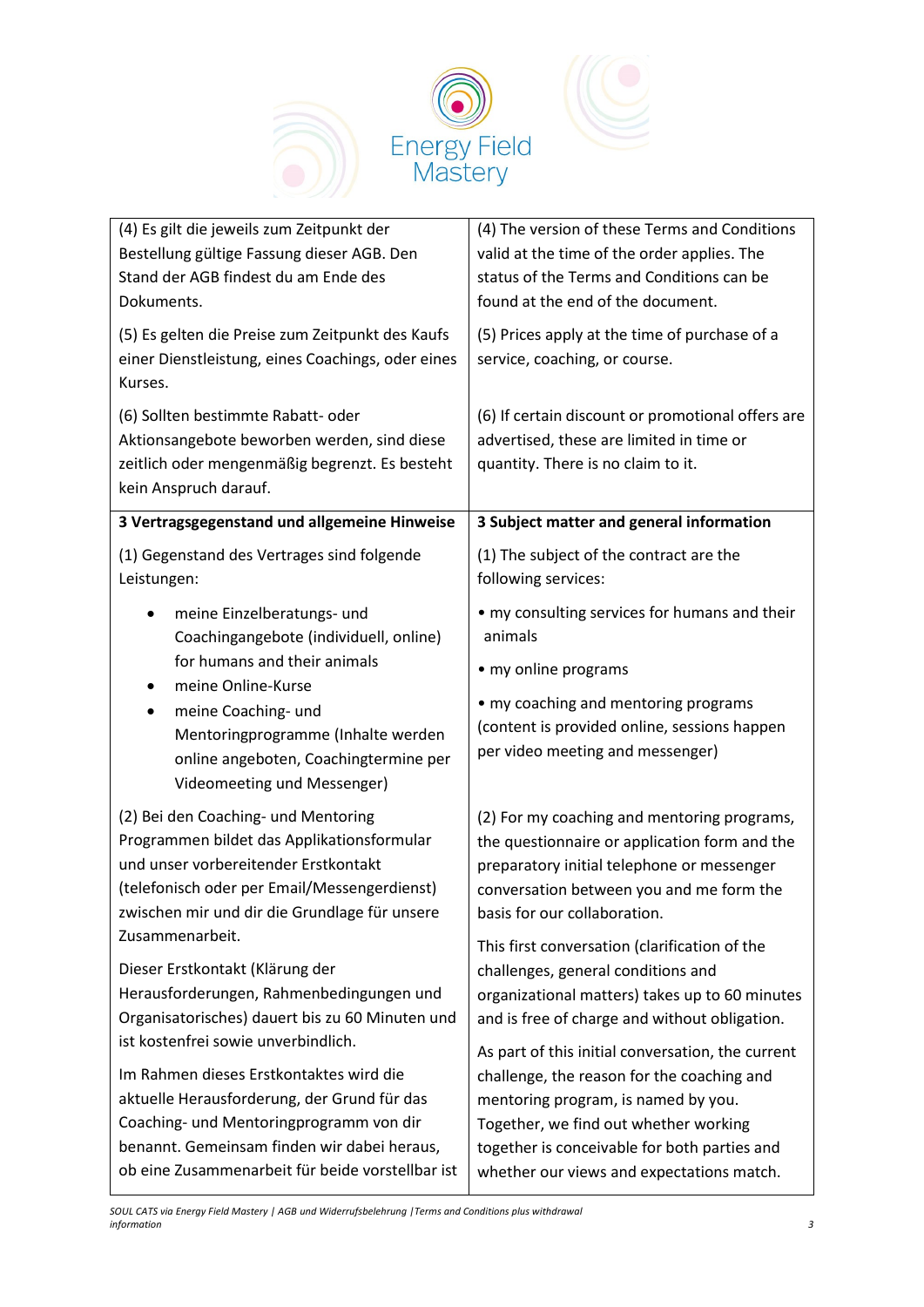

| und ob unsere Ansichten und Erwartungen                                                                                                                                                                                                                                                                                   |                                                                                                                                                                                                                                                                                                                                                                                                               |
|---------------------------------------------------------------------------------------------------------------------------------------------------------------------------------------------------------------------------------------------------------------------------------------------------------------------------|---------------------------------------------------------------------------------------------------------------------------------------------------------------------------------------------------------------------------------------------------------------------------------------------------------------------------------------------------------------------------------------------------------------|
| zusammenpassen.                                                                                                                                                                                                                                                                                                           |                                                                                                                                                                                                                                                                                                                                                                                                               |
| 4 Zustandekommen des Vertrages                                                                                                                                                                                                                                                                                            | 4 Conclusion of the contract                                                                                                                                                                                                                                                                                                                                                                                  |
| 4.1 Für Buchungen von einzelnen<br>Beratungsleistungen, die mündlich, telefonisch,<br>schriftlich, per E-Mail, SMS, einem Messenger-<br>Dienst, oder per Kontaktformular erfolgen, gilt<br><b>Folgendes:</b>                                                                                                              | 4.1 For bookings of individual consulting<br>services, which are made verbally, by<br>telephone, in writing, by e-mail, SMS, a<br>messenger service, or by contact form, the<br>following applies:                                                                                                                                                                                                            |
| (1) Sämtliche Angebote im Internet sind<br>unverbindlich und stellen kein rechtlich<br>verbindliches Angebot zum Abschluss eines<br>Vertrages dar.                                                                                                                                                                        | (1) All offers on the internet are non-binding<br>and do not constitute a legally binding offer to<br>conclude a contract.                                                                                                                                                                                                                                                                                    |
| (2) Angebot:                                                                                                                                                                                                                                                                                                              | $(2)$ Offer:                                                                                                                                                                                                                                                                                                                                                                                                  |
| Mit der Buchung/Bestellung bietest du mir den<br>Abschluss eines Beratungsvertrages/<br>Kaufvertrages verbindlich an.                                                                                                                                                                                                     | With the booking / order you offer me the<br>conclusion of a consulting contract / purchase<br>contract binding.                                                                                                                                                                                                                                                                                              |
| Zudem erklärst du dich, diese AGB gelesen und<br>akzeptiert zu haben. Diese AGB habe ich dir<br>bereits vor dem ersten Termin zugesandt. Die<br>AGB sind ebenfalls immer auf meiner Webseite<br>einsehbar.                                                                                                                | In addition, you declare that you have read<br>and accepted these terms and conditions. I<br>have already sent you these terms and<br>conditions before the first appointment. The<br>terms and conditions are also always available<br>on my website.                                                                                                                                                        |
| (3) Annahme:                                                                                                                                                                                                                                                                                                              | (3) Acceptance:                                                                                                                                                                                                                                                                                                                                                                                               |
| Der Vertrag zwischen uns kommt mit dem<br>Zugang meiner Buchungsbestätigung bei dir<br>zustande, entweder in Textform per E-Mail oder<br>nach Wunsch postalisch.                                                                                                                                                          | The contract between us comes with the<br>receipt of my booking confirmation with you,<br>either in text form by e-mail or by post.                                                                                                                                                                                                                                                                           |
| (4) Als Zahlungsmöglichkeiten steht die<br>Zahlung per Überweisung oder per<br>Kreditkarte als Einmalzahlung zur<br>Verfügung. Nach Vertragsschluss ist der<br>Rechnungsbetrag sofort fällig. Die Kontodaten<br>bzw. den Checkout-Link bei Kreditkartenzahlung<br>sende ich dir ebenfalls mit der Bestätigungsmail<br>zu. | (4) As payment options, the payment by<br>invoice is available as a one-off payment. After<br>conclusion of the contract, the invoice amount<br>is due immediately, either by credit card or<br>bank transfer. I send you the bank details and<br>a credit card checkout link with the<br>confirmation email.<br>With the checkout-page, you can enter your<br>details using a secure internet connection and |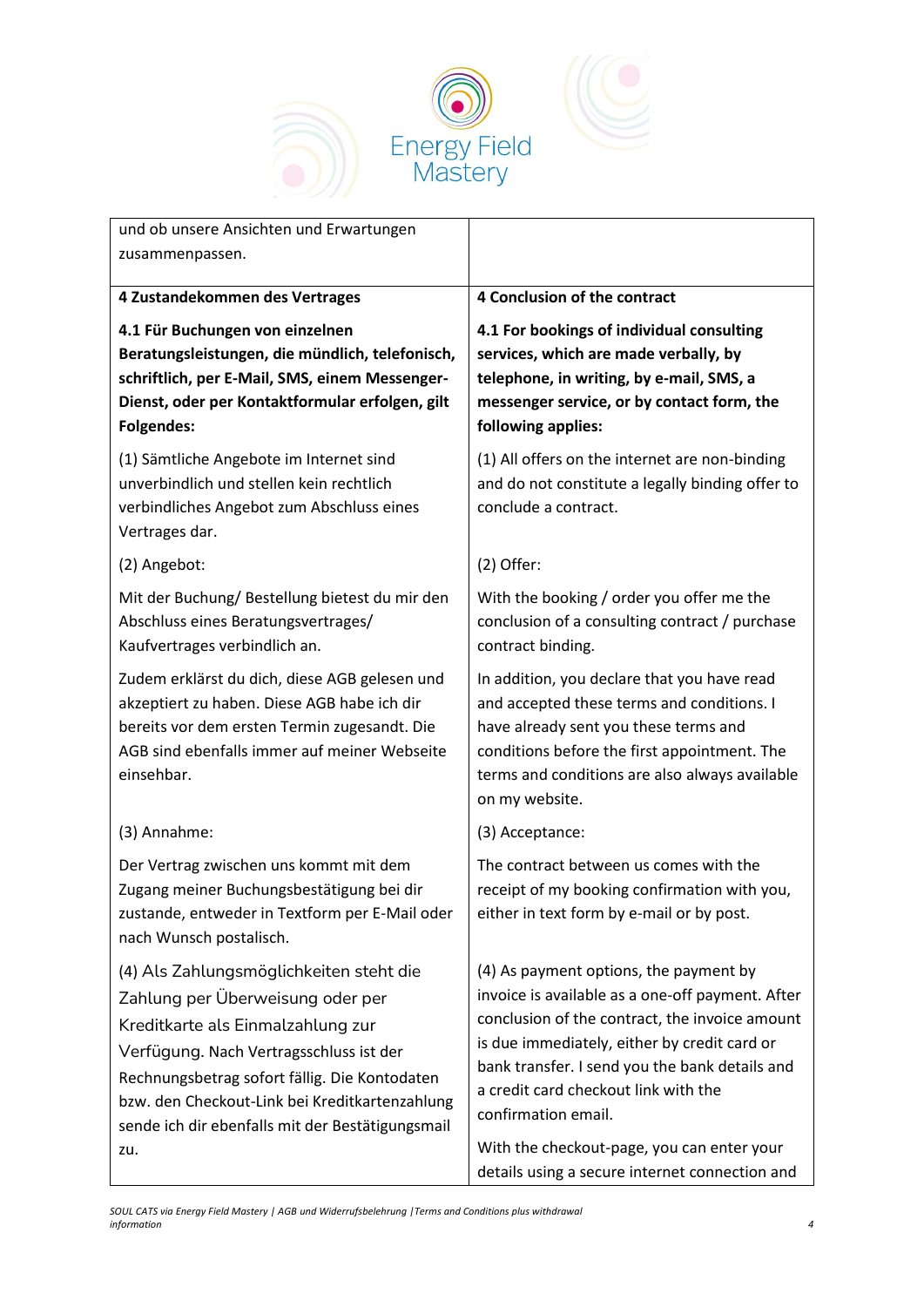

Durch Nutzung dieser Checkout-Seite kannst Du deine Daten über eine sicherere Verbindung hinterlegen und die Bestellung abschließen. Es wird dann eine Verbindung zu Stripe hergestellt.

(5) Langfristige Coaching- und Mentoringprogramme werden monatlich bezahlt, jeweils zum Monatsanfang.

### **4.2 Für Buchungen von Online-Kursen**

(1) Sämtliche Angebote im Internet sind unverbindlich und stellen kein rechtlich verbindliches Angebot zum Abschluss eines Vertrages dar.

(2) Der vollständige Leistungsumfang meiner Online-Kurse ist ausschließlich in einem Webinar einsehbar. Du kannst Dich für ein solches Webinar auf meiner Website, meiner Facebook-Seite, meiner LinkedIn-Seite oder meiner Online-Werbung registrieren.

(3) Sollte Dich ein Online-Kurs auf Basis eines solchen Webinars interessieren, hast Du die Möglichkeit, diesen Online-Kurs direkt im Anschluss an das Webinar zu buchen. Dazu stelle ich einen Check-out Link zur Verfügung, der sich speziell auf das in diesem Webinar gemachte Angebot bezieht.

(4) Bei Nutzung dieses Checkout-Links bestätigst Du, meine AGB gelesen und anerkannt zu haben. Du kannst dann Deine Daten eingeben und den Kauf per Kreditkarte abschließen. Wenn der Zahlvorgang via Stripe erfolgreich abgewickelt wurde, bekommst Du automatisch eine E-mail mit Deinen persönlichen Zugangsdaten. Damit kannst Du Dich in meinem geschlossenen Kundenbereich auf meiner Website einloggen und Deinen Online-Kurs nutzen. Der Zugang zu

you complete your order. The page uses a secure connection to Stripe.

(5) Long-term coaching and mentoring programs are paid monthly, due at the beginning of each month.

# **4.2 For online courses the following applies**

(1) All offers on the internet are non-binding and do not constitute a legally binding offer to conclude a contract.

(2) The full scope of my online programs is provided via webinar only, which you can access and register for on my website, my Facebook page, my LinkedIn page or any online ad I may run.

(3) If you are interested in an online course based on such a webinar, you have the option of booking this online course directly after the webinar. For this purpose, I provide a checkout link that specifically relates to the offer made in this webinar.

(4) By using this checkout link, you confirm that you have read and accepted these terms and conditions, which are linked there. You can then enter your details and complete the purchase by credit card. If the payment process has been successfully processed via Stripe, you will automatically receive an e-mail with your personal login credentials. With this data, you can log into my closed customer area on my website and use your online course. You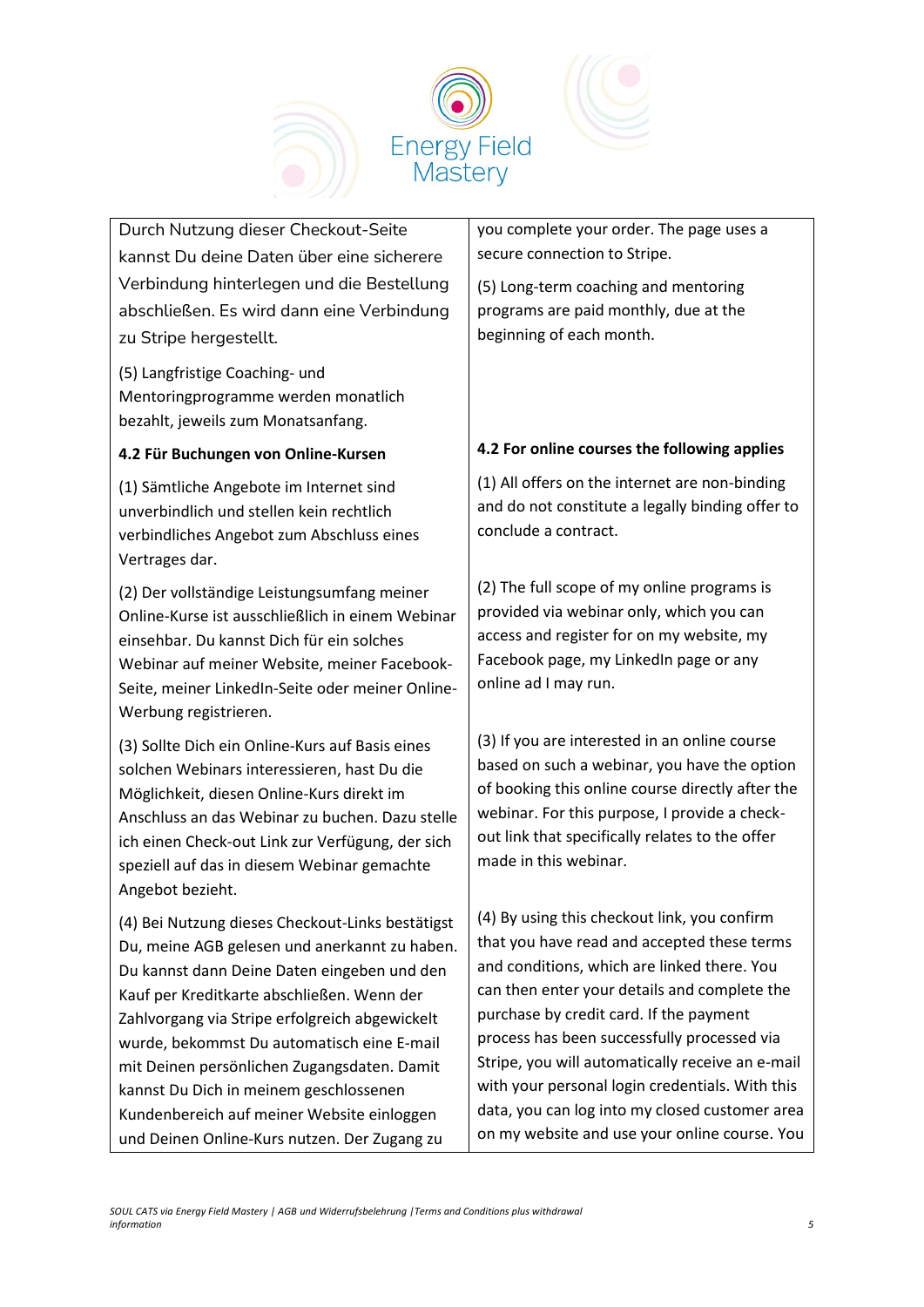

diesem Online-Kurs steht Dir zeitlebens zur Verfügung.

# **4.3 Für Buchungen von Coaching- und Mentoringprogrammen gilt Folgendes:**

(1) Sämtliche Angebote im Internet sind unverbindlich und stellen kein rechtlich verbindliches Angebot zum Abschluss eines Vertrages dar.

(2) Der konkrete Leistungsumfang meiner Coaching- und Mentoringprogramme ist ausschließlich in einem Webinar einsehbar. Du kannst Dich für ein solches Webinar auf meiner Website, meiner Facebook-Seite, meiner LinkedIn-Seite oder meiner Online-Werbung registrieren.

(3) Sollte Dich ein Coaching- und Mentoringprogramms interessieren, hast Du die Möglichkeit, direkt im Anschluss an das Webinar, einen Fragebogen auszufüllen. In diesem Fragebogen geht es neben Deinem Namen und Deinen Kontaktdaten um nähere Informationen zu Deinen Herausforderungen, zu denen Du Coaching- und Mentoring Leistungen in Anspruch nehmen willst.

Ich werde Deine Angaben im Hinblick auf die Inhalte des Programms prüfen, um zu sehen, ob ich Dir helfen kann, Deine Ziele zu erreichen. Sollte das der Fall sein, werde ich Dir einen Gesprächstermin (Telefon, Zoom, Skype) anbieten, den wir per E-Mail oder per Terminbuchungssystem vereinbaren.

(5) In unserem Erstkontakt werden wir gemeinsam Dein aktuelles Problem, welches Du angehen willst, besprechen und analysieren, um die bestmögliche Lösung für Dich zu finden.

have access to your online course for the rest of your life.

# **4.3 For coaching and mentoring programs the following applies:**

(1) All offers on the internet are non-binding and do not constitute a legally binding offer to conclude a contract.

(2) The specific scope of my coaching and mentoring programs is provided via webinar only, which you can access and register for on my website, my Facebook page, my LinkedIn page, my email campaigns or any online ad I may run.

(3) If you are interested in a coaching and mentoring program, you have the option of filling out a questionnaire immediately after the webinar. In addition to your name and your contact details, this questionnaire contains more detailed information about your challenges for which you want to use coaching and mentoring services.

I will review your information regarding the content of my coaching and mentoring program to see if I can help you achieve your goals. If that is the case, I will offer you an appointment (e.g., phone, Zoom, Skype), which we will arrange via email or an appointment booking system.

(5) In our initial conversation we will discuss and analyze your current challenges, which you want to tackle, in order to find the best possible solution for you.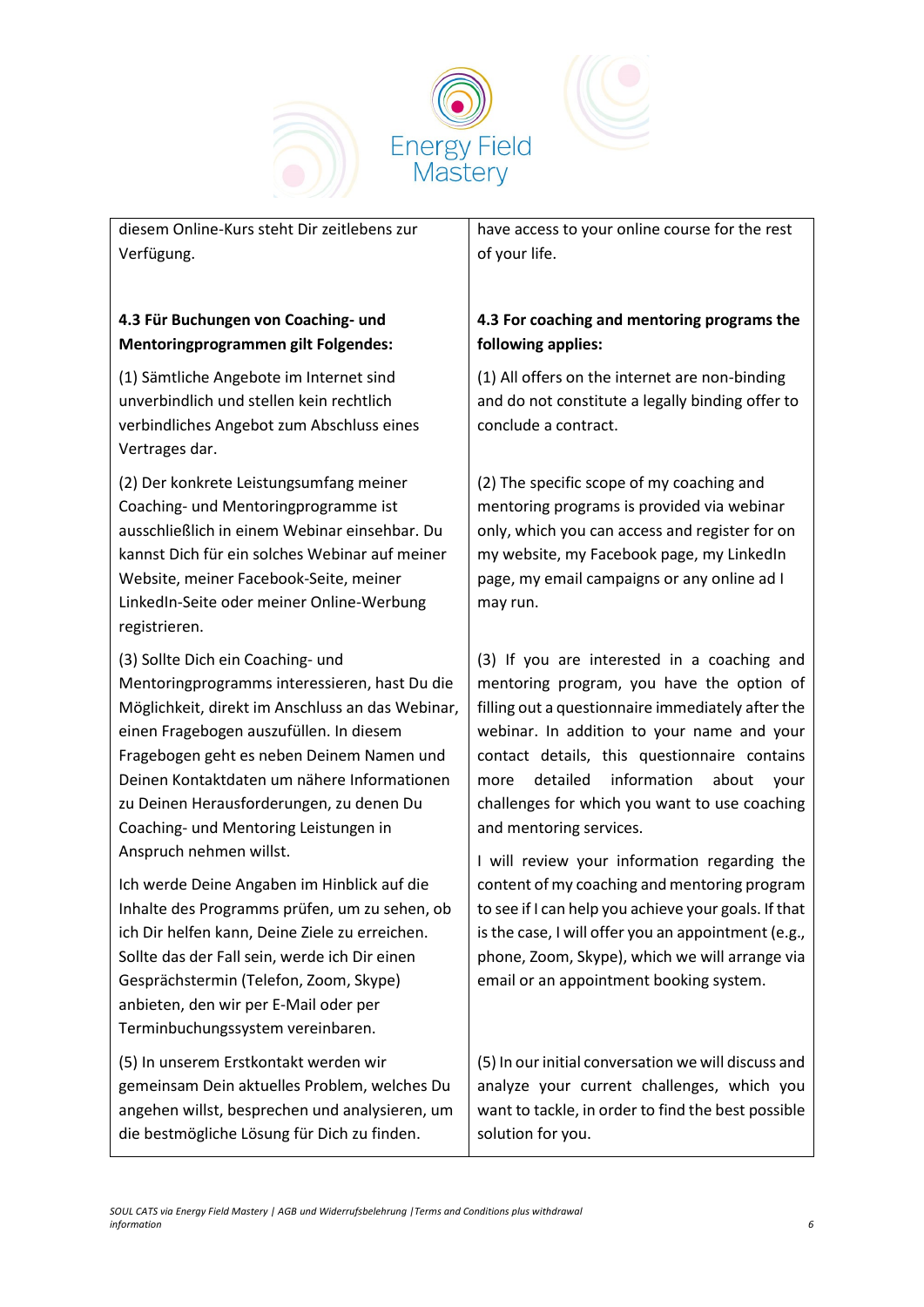

- Sollten wir beide der Meinung sein, dass ich Dir bei der Lösung deines Problems optimal helfen kann und dass wir zusammenarbeiten wollen, werde ich Dir direkt im Anschluss an unser Gespräch eine Bestellbestätigung mit den vereinbarten Zahlungsbedingungen (entweder Einmalzahlung oder Ratenzahlung) und meine aktuellen AGB zusenden.
- Sollte ich Dir mit meinen Angeboten jedoch nicht optimal helfen können, werde ich Dir das sagen. In diesem Falle werde ich Deine Daten sofort wieder aus meinem System löschen.

(6) Der Vertrag zwischen uns kommt zustande, sobald ich Deine ausgefüllte und unterschriebene Bestellbestätigung per Email bzw. DocuSign erhalten habe.

Zudem erklärst du dich, diese AGB gelesen und akzeptiert zu haben. Die AGB sind ebenfalls auf meiner Webseite einsehbar.

(7) Als Zahlungsmöglichkeiten steht die Zahlung per Rechnung zur Verfügung, entweder als Einmalzahlung oder als Ratenzahlung wie im Gespräch vereinbart und auf der Bestellbestätigung festgehalten. Die Zahlung bzw. die Zahlungen können per Kreditkarte oder per Überweisung getätigt werden. Die Kontodaten sind auf der Bestellbestätigung vermerkt. Im Falle der Zahlung per Kreditkarte erfolgt die Abwicklung mit dem virtuellen Terminal von Stripe.

• If we both think that I can help you to solve your problem optimally and that we want to work together, I will send you immediately after our conversation an order confirmation with the agreed terms of payment (either one-time payment or installment) and my current terms and conditions.

• If I cannot help you with my services, I will let you know. In this case I will immediately delete your data from my system.

(6) The contract between us comes about as soon as I have received your completed and signed order confirmation via email or DocuSign.

In addition, you declare that you have read and accepted these terms and conditions. The terms and conditions are also available on my website.

(7) As payment options, the payment by invoice is available, either as a one-time payment or installment as agreed in the conversation and defined on the order confirmation. The payment or the payments can be made by credit card or bank transfer. The account details are included on the order confirmation. In the case of payment by credit card, the processing takes place with a virtual terminal of Stripe. Therefore, I will share a specific checkout link with you.

**5 Lieferung und Zugang zu digitalen Produkten 5 Delivery and access to digital products**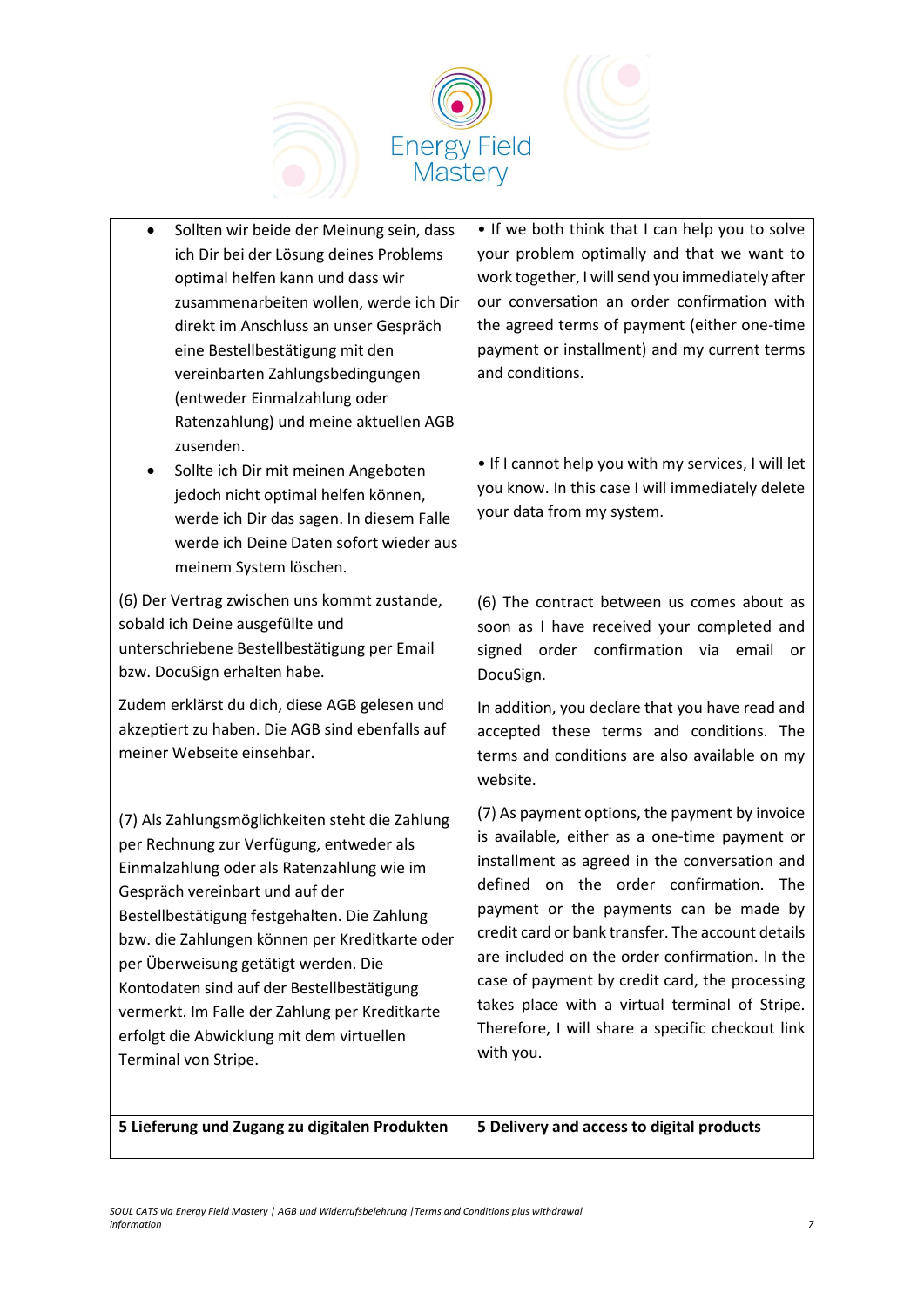

Es handelt sich um den Zugang zu digitalen Produkten und Mentorings. Ein Versand von Waren erfolgt nicht.

Registrierung und Anlage eines Benutzerkontos

(1) Falls du per Vorkasse/Rechnung zahlst, kann es zu einer Verzögerung in der Auslieferung des Produktes kommen. Bei der Zahlung mittels Kreditkarte, erhältst du umgehend Zugang zu deinem Produkt.

(2) Du erhältst die Zugangsdaten zu deinem digitalen Produkt per E-Mail. Du kannst Dich dann im Mitgliedsbereich meiner Website einloggen und hast Zugang zu Deinem Online-Kurse oder zum Content meiner Coaching – und Mentoring Programme.

(3) Die im Zuge der Registrierung von dir angegebenen Anmelde-Daten (Benutzername, Passwort etc.) sind von dir geheim zu halten und unbefugten Dritten nicht zugänglich zu machen. Achte bitte vor allem darauf, dass du auch ein sicheres Passwort bei der Neuvergabe Deines Passwortes nach dem ersten Login wählst.

(4) Trage bitte Sorge dafür, dass der Zugang zu und die Nutzung von kostenpflichtigen Produkten unter Verwendung deiner Benutzerdaten ausschließlich durch dich oder berechtigte Nutzer erfolgt. Sofern Tatsachen vorliegen, die die Annahme begründen, dass unbefugte Dritte von deinen Zugangsdaten Kenntnis erlangt haben, solltest du uns das unverzüglich mitteilen, damit wir eine Sperrung bzw. Änderung vornehmen können.

(5) Wir können deinen Zugang vorübergehend oder dauerhaft sperren, wenn konkrete Anhaltspunkte vorliegen, dass du gegen diese AGB und/oder geltendes Recht verstoßen hast It's about access to digital products and mentoring. There is no physical shipment of products.

Registration and creation of a user account

(1) If you pay in advance / invoice, there may be a delay in the delivery of the product. When paying via credit card, you will receive immediate access to your product.

(2) You will receive the access data for your digital product via e-mail. You can then log in to the members area of my website and have access to your online program or to the content of my coaching an mentoring programs.

(3) The registration data (username, password, etc.) provided by you in the course of the registration must be kept secret by you and not made accessible to unauthorized third parties. Above all, please make sure that you also choose a secure password when changing your password after the first login.

(4) Please make sure that access to and use of paid products using your user data is done solely by you or authorized users. If there are facts that justify the assumption that unauthorized third parties have gained knowledge of your access data, you should inform us immediately so that we can take appropriate action, such as cancel the old login and provide new login data.

(5) We may suspend your access temporarily or permanently if there are specific indications that you have violated these Terms and Conditions and / or applicable law or if we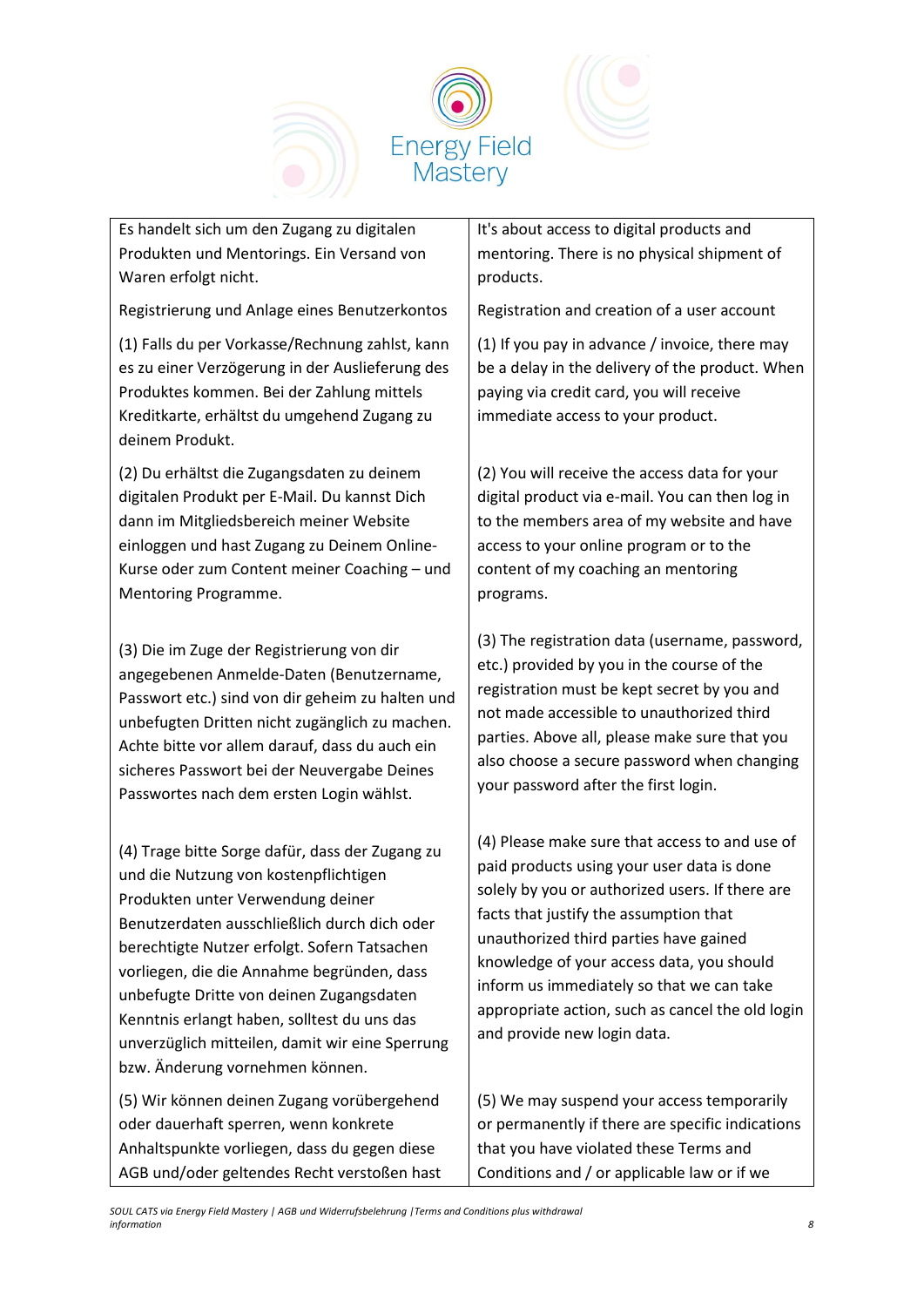

| oder wenn wir ein sonstiges berechtigtes,<br>erhebliches Interesse an der Sperrung haben. Bei<br>der Entscheidung über eine Sperrung werden wir<br>Deine berechtigten Interessen angemessen<br>berücksichtigen. Einen Erstattungsanspruch oder<br>weitergehende Ansprüche stehen dir in diesem<br>Fall nicht zu.                                                                                                                                                                                                                                                                               | have any other legitimate, significant interest<br>in the blocking. When deciding on a<br>suspension, we will take due account of your<br>legitimate interests. You are not entitled to a<br>claim for reimbursement or further claims in<br>this case.                                                                                                                                                                                                                                                                                                                                                                             |
|------------------------------------------------------------------------------------------------------------------------------------------------------------------------------------------------------------------------------------------------------------------------------------------------------------------------------------------------------------------------------------------------------------------------------------------------------------------------------------------------------------------------------------------------------------------------------------------------|-------------------------------------------------------------------------------------------------------------------------------------------------------------------------------------------------------------------------------------------------------------------------------------------------------------------------------------------------------------------------------------------------------------------------------------------------------------------------------------------------------------------------------------------------------------------------------------------------------------------------------------|
| (6) Ein Anspruch auf den Zugang besteht erst<br>nach erfolgter Bezahlung des digitalen<br>Produktes.                                                                                                                                                                                                                                                                                                                                                                                                                                                                                           | (6) A claim to access only exists after the<br>payment of the digital product.                                                                                                                                                                                                                                                                                                                                                                                                                                                                                                                                                      |
| 6 Erhebung, Speicherung und Verarbeitung<br>deiner personenbezogenen Daten                                                                                                                                                                                                                                                                                                                                                                                                                                                                                                                     | 6 collection, storage and processing of your<br>personal data                                                                                                                                                                                                                                                                                                                                                                                                                                                                                                                                                                       |
| (1) Zur Durchführung und Abwicklung einer<br>Buchung benötigen wir von dir die folgenden<br>Daten:                                                                                                                                                                                                                                                                                                                                                                                                                                                                                             | (1) To carry out and process a booking we<br>need the following data from you:                                                                                                                                                                                                                                                                                                                                                                                                                                                                                                                                                      |
| - E-Mail-Adresse<br>- Vor- und Nachname<br>- Adressdaten (für die Rechnungserstellung)<br>- Geburtsdatum, Geburtsort und der vollständige<br>Geburtsname nur bei der Buchung folgender<br>Leistungen: Soul Realignment, Manifestation<br>Blueprint, Relationship Reading, Life Situation<br>Reading, Life Theme Reading, Spirit Guide<br>Reading                                                                                                                                                                                                                                               | - E-mail address<br>- First and Last Name<br>- address data (for billing)<br>- Date of birth, place of birth and full maiden<br>name only if you book any of these services:<br>Soul Realignment, Manifestation Blueprint,<br>Relationship Reading, Life Reading, Life<br>Reading, Spirit Reading                                                                                                                                                                                                                                                                                                                                   |
| (2) Wenn du ein Kundenkonto anlegen möchten,<br>benötigen wir von dir die unter Absatz 1<br>genannten Daten und ein von dir frei gewähltes<br>Passwort.                                                                                                                                                                                                                                                                                                                                                                                                                                        | (2) If you want to create a customer account,<br>we need from you the data mentioned in<br>paragraph 1 and a password of your choice.                                                                                                                                                                                                                                                                                                                                                                                                                                                                                               |
| (3) Die von dir mitgeteilten Daten verwenden wir<br>ohne deine gesonderte Einwilligung<br>ausschließlich zur Erfüllung und Abwicklung<br>deiner Bestellung(en), etwa zur Zustellung des<br>digitalen Produktes/ der Zugangsdaten für den<br>Online Kurs/ oder der Zusendung von Produkten<br>an die von dir angegebene Adresse. Bei der<br>Bezahlung per Kreditkarte verwenden wir auch<br>deine Kreditkartendaten zur<br>Zahlungsabwicklung. Eine darüberhinaus-<br>gehende Nutzung deiner personenbezogenen<br>Daten für Zwecke der Werbung, der<br>Marktforschung oder zur bedarfsgerechten | (3) The data provided by you we use without<br>your separate consent exclusively for the<br>fulfillment and processing of your order (s),<br>such as the delivery of the digital product /<br>access data for the Online course / or sending<br>products to the address you specify. When<br>paying by credit card, we also use your credit<br>card information for payment. Any further use<br>of your personal data for the purposes of<br>advertising, market research or the needs-<br>based design of our offers requires your<br>explicit consent. You have the opportunity to<br>make this consent before placing the order. |

*SOUL CATS via Energy Field Mastery | AGB und Widerrufsbelehrung |Terms and Conditions plus withdrawal information 9*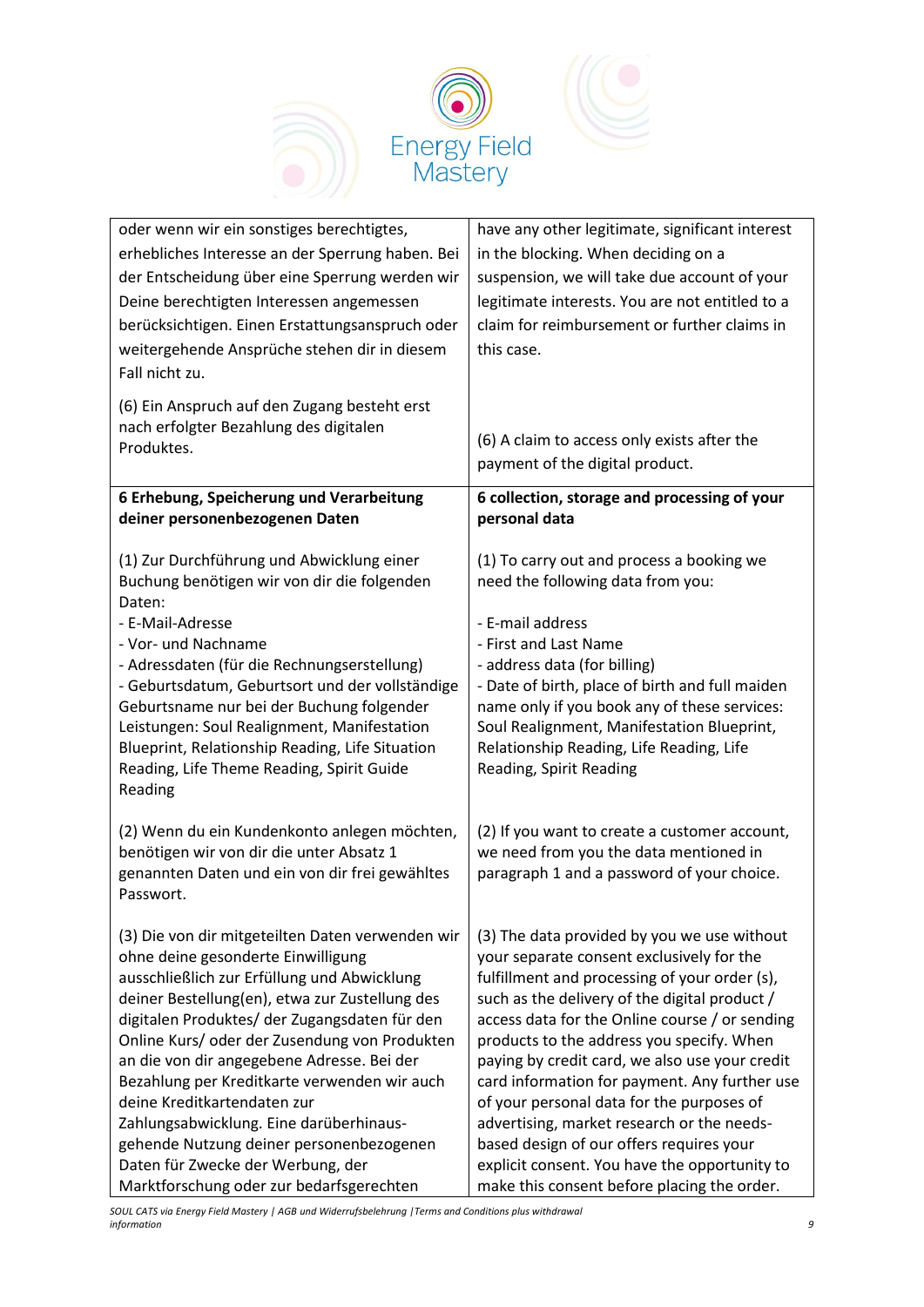

| Gestaltung unserer Angebote bedarf deiner<br>ausdrücklichen Einwilligung. Du hast die<br>Möglichkeit, diese Einwilligung vor der Abgabe<br>der Bestellung vorzunehmen. Diese<br>Einwilligungserklärung erfolgt freiwillig und kann<br>von dir jederzeit widerrufen werden.                                                                                                                                  | This declaration of consent is voluntary and<br>can be revoked by you at any time.                                                                                                                                                                                                                                |
|-------------------------------------------------------------------------------------------------------------------------------------------------------------------------------------------------------------------------------------------------------------------------------------------------------------------------------------------------------------------------------------------------------------|-------------------------------------------------------------------------------------------------------------------------------------------------------------------------------------------------------------------------------------------------------------------------------------------------------------------|
| (4) Die von dir mitgeteilten Daten bleiben so<br>lange in deinem Kundenkonto gespeichert, bis<br>du diese selbst löschst.                                                                                                                                                                                                                                                                                   | (4) The data you provide will remain in your<br>customer account until you delete it yourself.                                                                                                                                                                                                                    |
| (5) Ohne das Einrichten eines Kundenkontos<br>speichern wir die Daten nur im Rahmen unserer<br>steuerrechtlichen und handelsrechtlichen<br>Pflichten.                                                                                                                                                                                                                                                       | (5) Without the establishment of a customer<br>account, we store the data only in the context<br>of our tax and commercial obligations.                                                                                                                                                                           |
| (6) Bei einer Änderung deiner persönlichen<br>Angaben, bist du selbst für die Aktualisierung<br>verantwortlich. Du schickst uns eine E-Mail an<br>info@soul-cats.com mit deinen geänderten<br>Kontaktdaten.                                                                                                                                                                                                 | (6) If you change your personal data, you are<br>responsible for updating yourself. You send us<br>an e-mail to info@soul-cats.com with your<br>changed contact details.                                                                                                                                          |
| 7 Widerrufsrecht für Verbraucher                                                                                                                                                                                                                                                                                                                                                                            | 7 Right of withdrawal for consumers                                                                                                                                                                                                                                                                               |
| (1) Als Verbraucher steht dir nach Maßgabe der<br>im Anhang aufgeführten Belehrung ein<br>Widerrufsrecht zu. Verbraucher ist jede<br>natürliche Person, die ein Rechtsgeschäft zu                                                                                                                                                                                                                           | (1) As a consumer, you are entitled to a right of<br>withdrawal in accordance with the instructions<br>in the Annex. A consumer is any natural person                                                                                                                                                             |
| Zwecken abschließt, die überwiegend weder<br>ihrer gewerblichen noch ihrer selbständigen<br>beruflichen Tätigkeit zugerechnet werden<br>können.                                                                                                                                                                                                                                                             | who enters into a legal transaction for<br>purposes which are predominantly neither<br>commercial nor self-employed.                                                                                                                                                                                              |
| (2) Die Widerrufsfrist beginnt mit dem<br>Vertragsabschluss. Der Vertrag ist in dem<br>Moment abgeschlossen, indem du die<br>Bestätigung der Buchung für eine Einzelleistung<br>oder einen Online-Kurs durch uns erhältst, oder<br>in dem wir, im Falle eines online-basierten<br>Coaching- und Mentoringprogramms, Deine<br>unterschriebene Bestellbestätigung per Email<br>oder DocuSign zurück erhalten. | (2) The revocation period begins with the<br>conclusion of the contract. The contract is<br>finalized by the confirmation of the booking<br>for a single service through us or - in case of an<br>online-based coaching and mentoring program<br>- if we receive your signed order form via email<br>or DocuSign. |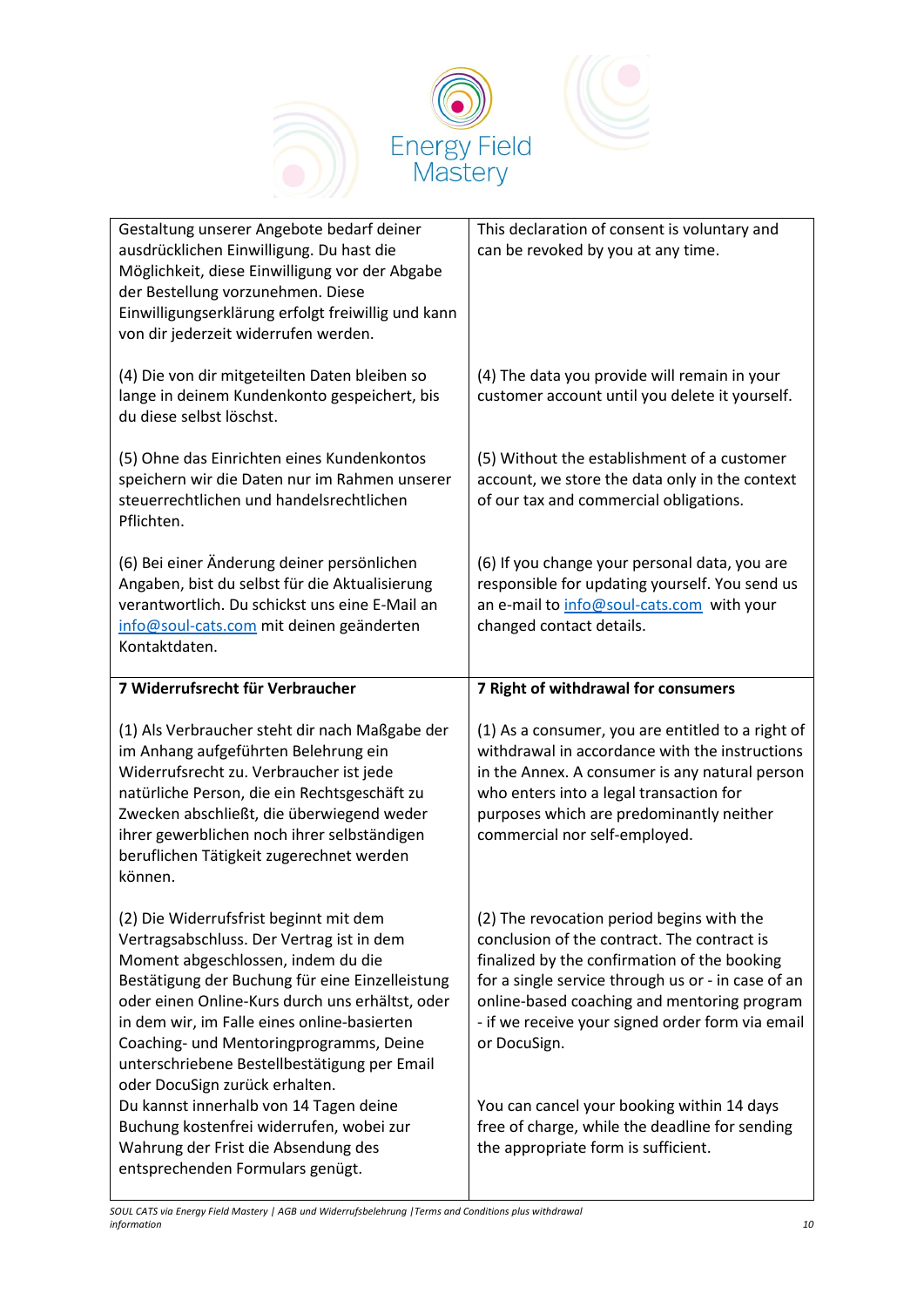

| (3) Bei digitalen Produkten gibt es hinsichtlich<br>des Widerrufsrechts folgende Besonderheiten:<br>a) Wenn ein digitales Produkt (z.B. ein Online<br>Kurs, ein E-Book, eine Audiodatei etc.) gekauft<br>wird und du direkt den gesamten Inhalt zur<br>Verfügung gestellt bekommst, verzichtest du auf<br>dein dir zustehendes Widerspruchsrecht.<br>b) Darauf verweisen wir direkt VOR Abschluss<br>der Bestellung hin.<br>(4) Zum gesonderten Widerrufsformular und der<br>Belehrung geht es hier lang: | (3) With regard to the right of withdrawal,<br>there are the following specifics for digital<br>products:<br>a) If a digital product (for example, an online<br>course, an e-book, an audio file, etc.) is<br>purchased and you get all the content directly<br>provided, you waive your right of refusal.<br>b) We refer you to this directly BEFORE<br>completing the order.<br>(4) The separate withdrawal form and the<br>instructions are here: |
|-----------------------------------------------------------------------------------------------------------------------------------------------------------------------------------------------------------------------------------------------------------------------------------------------------------------------------------------------------------------------------------------------------------------------------------------------------------------------------------------------------------|------------------------------------------------------------------------------------------------------------------------------------------------------------------------------------------------------------------------------------------------------------------------------------------------------------------------------------------------------------------------------------------------------------------------------------------------------|
| Deutsche Version: https://energyfieldmastery.com/wp-                                                                                                                                                                                                                                                                                                                                                                                                                                                      |                                                                                                                                                                                                                                                                                                                                                                                                                                                      |
| content/uploads/2019/06/Widerrufsvorlage EnergyFieldMastery.pdf                                                                                                                                                                                                                                                                                                                                                                                                                                           |                                                                                                                                                                                                                                                                                                                                                                                                                                                      |
| English version: https://energyfieldmastery.com/wp-content/uploads/2019/07/Withdrawal-<br>Template EnergyFieldMastery.pdf                                                                                                                                                                                                                                                                                                                                                                                 |                                                                                                                                                                                                                                                                                                                                                                                                                                                      |
| 8 Preise, Zahlungsbedingungen,                                                                                                                                                                                                                                                                                                                                                                                                                                                                            | 8 Prices, terms of payment, installments and<br>due dates                                                                                                                                                                                                                                                                                                                                                                                            |
| Ratenzahlungen und Fälligkeiten                                                                                                                                                                                                                                                                                                                                                                                                                                                                           |                                                                                                                                                                                                                                                                                                                                                                                                                                                      |
| (1) Unsere Preise verstehen sich als Bruttopreise<br>(inkl. der gesetzlichen Mehrwertsteuer).                                                                                                                                                                                                                                                                                                                                                                                                             | (1) Our prices are gross prices (including VAT).                                                                                                                                                                                                                                                                                                                                                                                                     |
| (2) Die möglichen Zahlungsweisen (z.B.<br>Rechnung, Kreditkarte) können pro Produkt<br>variieren.                                                                                                                                                                                                                                                                                                                                                                                                         | (2) The possible methods of payment (e.g.,<br>Invoice, Credit Card) may vary per product.                                                                                                                                                                                                                                                                                                                                                            |
| (3) Eine Rechnung wird grundsätzlich per E-Mail<br>in Form eines PDF-Dokuments an Dich versandt.<br>Der Rechnungsbetrag ist mit Zugang der<br>Rechnung sofort fällig und an mich zu zahlen.                                                                                                                                                                                                                                                                                                               | (3) An invoice will generally be sent to you by<br>e-mail in the form of a PDF document. The<br>invoice amount is due immediately upon<br>receipt of the invoice and payable to me.                                                                                                                                                                                                                                                                  |
| (4) Der Zugang zu den jeweiligen Angeboten wird<br>von einem vorherigen Zahlungseingang abhängig<br>gemacht. So kann im Falle einer Zahlung per<br>Rechnung eine Freischaltung deines Kurses ggf.<br>erst dann erfolgen, wenn der Betrag auf                                                                                                                                                                                                                                                              | (4) Access to the respective offers is made<br>dependent on a previous receipt of payment.<br>For example, if you pay by invoice, you will not<br>be able to unlock your course until the amount<br>has been credited to our account.                                                                                                                                                                                                                |
| unserem Konto gutgeschrieben ist.                                                                                                                                                                                                                                                                                                                                                                                                                                                                         |                                                                                                                                                                                                                                                                                                                                                                                                                                                      |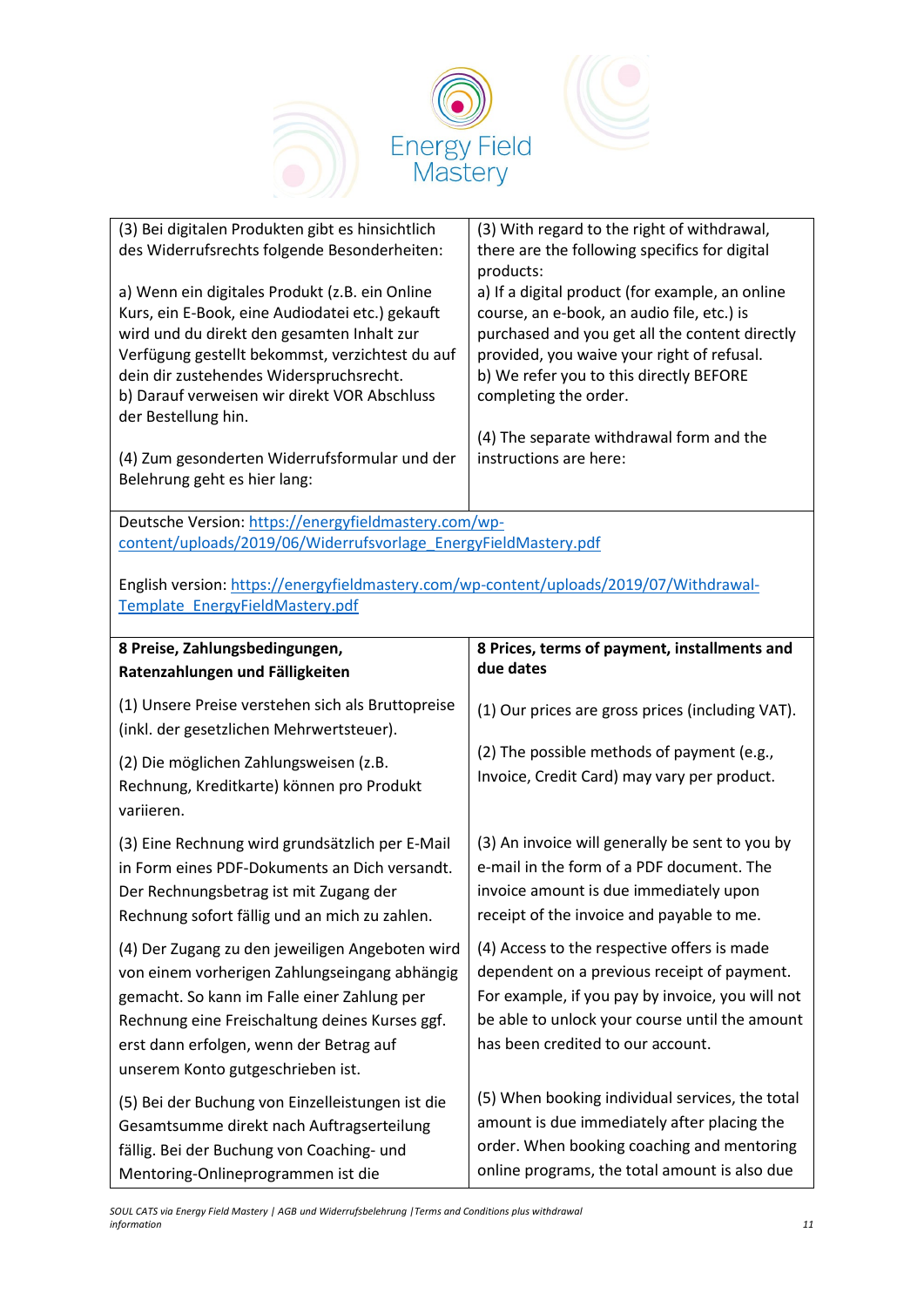

Gesamtsumme ebenfalls direkt nach Auftragserteilung fällig, es sei denn wir haben eine Ratenzahlung im Erstgespräch vereinbart und in der Bestellbestätigung festgehalten.

(6) Gerät der Kunde in Zahlungsverzug oder sonst in Verzug, bin ich berechtigt, die Leistung bzw. Lieferung zu verweigern, bis alle fälligen Zahlungen geleistet sind. Neben Verzugszinsen in gesetzlich bestimmter Höhe hat der Kunde je Mahnung durch mich 5,00 EUR zu zahlen. Ich bin weiterhin berechtigt, Leistungen zurückzuhalten, zu unterbrechen, zu verzögern oder vollständig einzustellen, ohne zum Ersatz eines etwa entstehenden Schadens verpflichtet zu sein. Diese Rechte gelten unbeschadet sonstiger vertraglich vereinbarter oder gesetzlicher Rechte und Ansprüche von mir.

(7) In einigen Fällen biete ich auch eine Ratenzahlung an. Der Gesamtbetrag ist dabei im Vergleich zu einer vollständigen Zahlung erhöht. Eine vorzeitige Kündigung einer getroffenen Ratenzahlungsvereinbarung ist im Wege vorzeitiger Rückzahlung möglich. Du hast das Recht jederzeit die vollständige Summe (dann aber den erhöhten Ratenzahlungsbetrag) vor Ablauf der vereinbarten Zeit zum Teil oder Insgesamt zuzahlen.

(8) Es fallen für verspätete Zahlungen sowohl bei Rechnungskauf als auch bei Ratenkauf Verzugszinsen in vereinbarter Höhe sowie Kosten für zweckentsprechende Mahnungen an. Bei nicht erfolgreichem internen Mahnwesen kann ich die offene Forderung zur Betreibung an einen Rechtsanwalt übergeben. In diesem Fall können dir Kosten für anwaltliche Vertretung entstehen.

(9) Haben wir eine Ratenzahlung vereinbart und du zahlst nach einer Mahnung in Textform und Nachfristsetzung nicht, bin ich berechtigt die

immediately after placing the order, unless we have agreed an installment payment in the initial call and captured in the order confirmation.

(6) If the customer is in default of payment or otherwise in default, I am entitled to refuse the performance or delivery until all due payments have been made. In addition to default interest at a statutory rate, the customer has to pay 5,00 EUR per reminder. I also have the right to withhold, suspend, delay or terminate services without being required to pay compensation for any damages. These rights are without prejudice to any other contractual or statutory rights and claims of me.

(7) In some cases, I also offer installment payments. The total amount is increased compared to a full payment. A premature termination of an installment payment agreement is possible by means of early repayment. You have the right at any time to pay the full amount (but then the increased installment amount) before the end of the agreed time in part or in total.

(8) For delayed payments, both when buying an invoice and when buying an installment, default interest in the agreed amount and costs for appropriate reminders are incurred. In the case of unsuccessful internal dunning, I can hand over the open demand for enforcement to a lawyer. In this case you can incur costs for legal representation.

(9) If we have agreed to an installment and you do not pay after a reminder in text form and grace period, I am entitled to prematurely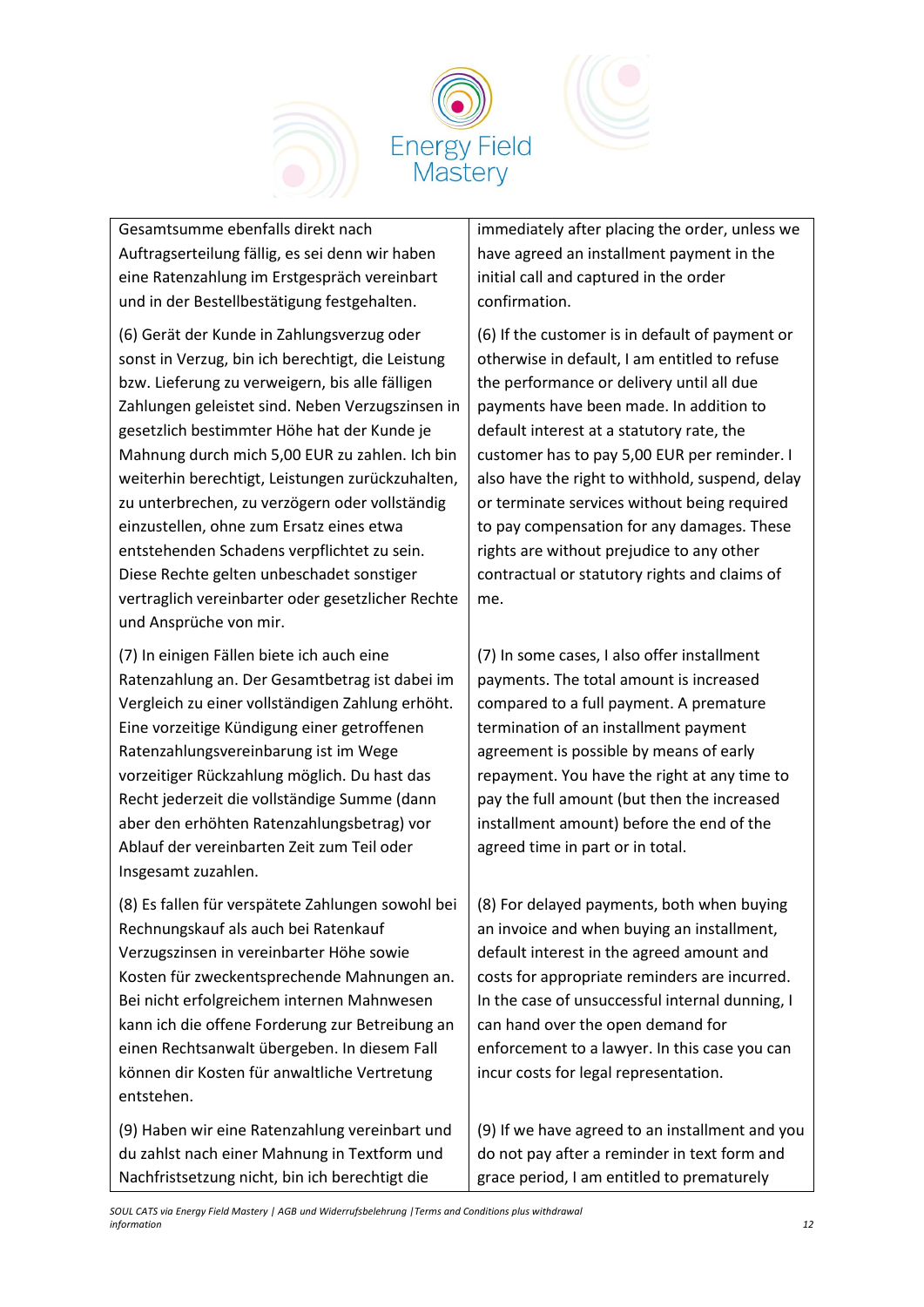

| Ratenzahlung vorzeitig zu beenden und der                                                          | terminate the installment and the entire                                                           |
|----------------------------------------------------------------------------------------------------|----------------------------------------------------------------------------------------------------|
| gesamte noch offene Betrag wird dann sofort                                                        | outstanding amount is then due immediately.                                                        |
| fällig.                                                                                            |                                                                                                    |
| (10) Du bist nicht berechtigt, gegenüber                                                           | (10) You are not entitled to assert or set off a                                                   |
| Zahlungsansprüchen von mir ein                                                                     | right of retention against payment claims of                                                       |
| Zurückbehaltungsrecht geltend zu machen oder                                                       | me unless they are indisputable or titled                                                          |
| aufzurechnen; es sei denn, es handelt sich um                                                      | counterclaims.                                                                                     |
| unstreitige oder titulierte Gegenforderungen.                                                      |                                                                                                    |
|                                                                                                    |                                                                                                    |
|                                                                                                    |                                                                                                    |
| 9 Dauer einer Beratungseinheit und Ort der                                                         | 9 Duration of a counseling session and place                                                       |
| <b>Beratung</b>                                                                                    | of counseling                                                                                      |
|                                                                                                    |                                                                                                    |
| (1) Bei Einzelleistungen liegt eine Beratungs-                                                     | (1) For individual services is a counseling unit is                                                |
| Einheit liegt in der Regel bei 60 Minuten. Eine                                                    | usually at 60 minutes. An exception is karma                                                       |
| Ausnahme bildet das Karma Clearing. Diesen                                                         | clearing. Depending on the upcoming karmic                                                         |
| Service verteile ich je nach den aufkommenden<br>karmischen Themen auf zwei Sitzungen, die         | issues, I will distribute this service on two to<br>three sessions, usually lasting between 30 and |
| meist zwischen 30 und 45 Minuten dauern, um                                                        | 45 minutes to ensure optimal success for you.                                                      |
| einen optimalen Erfolg für Dich sicherzustellen.                                                   | The price of this service in this case remains                                                     |
| Der Preis für diese Leistung bleibt unverändert.                                                   | unchanged.                                                                                         |
|                                                                                                    |                                                                                                    |
| (2) Bei Einzelleistungen finden die Termine in der                                                 |                                                                                                    |
| Regel 1:1 statt.                                                                                   | (2) For individual services the appointments                                                       |
|                                                                                                    | are usually 1:1.                                                                                   |
| (3) Sofern nichts anderes zwischen den Parteien<br>vereinbart wurde, finden die Coaching-Sitzungen | (3) Unless otherwise agreed between the                                                            |
| online per Zoom, GoToMeeting oder Skype statt.                                                     | parties, the coaching sessions will be held                                                        |
|                                                                                                    | online via Zoom, GoToMeeting or Skype.                                                             |
| (4) Bei Coaching- und Mentoringprogrammen gilt                                                     |                                                                                                    |
| folgendes:                                                                                         | (4) The following applies for multi-week                                                           |
|                                                                                                    | coaching and mentoring programs:                                                                   |
| · Jedes Modul besteht aus Videos, die Du                                                           |                                                                                                    |
| selbst konsumieren und bearbeiten kannst.                                                          | • Each module consists of videos that you can<br>consume and edit yourself.                        |
| · Regelmäßig finden Live Q&As per Online                                                           | • Live Q&A via Online Meeting (Zoom) take                                                          |
| Meeting (Zoom) statt, zu der alle                                                                  | place on a regular basis; all program                                                              |
| Programmteilnehmer eingeladen sind. In der                                                         | participants are invited. Usually there are                                                        |
| Regel sind ca. 10-20 Personen im Call. Diese<br>Q&As werden von mir aufgezeichnet, so dass         | about 10-20 people on the call. These Q&As                                                         |
| die Programmteilnehmer, die nicht live                                                             | are recorded, so that the program                                                                  |
| teilnehmen konnten, die Möglichkeit haben,                                                         | participants, who could not attend live, can                                                       |
| durch die Aufzeichnung zu lernen.                                                                  | learn from the recording.                                                                          |
| · Einzelne Module erfordern ein 1:1 Coaching,                                                      | • Some modules require a 1: 1 coaching                                                             |
| das wir per Online-Meeting (Zoom)                                                                  | session, which we perform via Zoom                                                                 |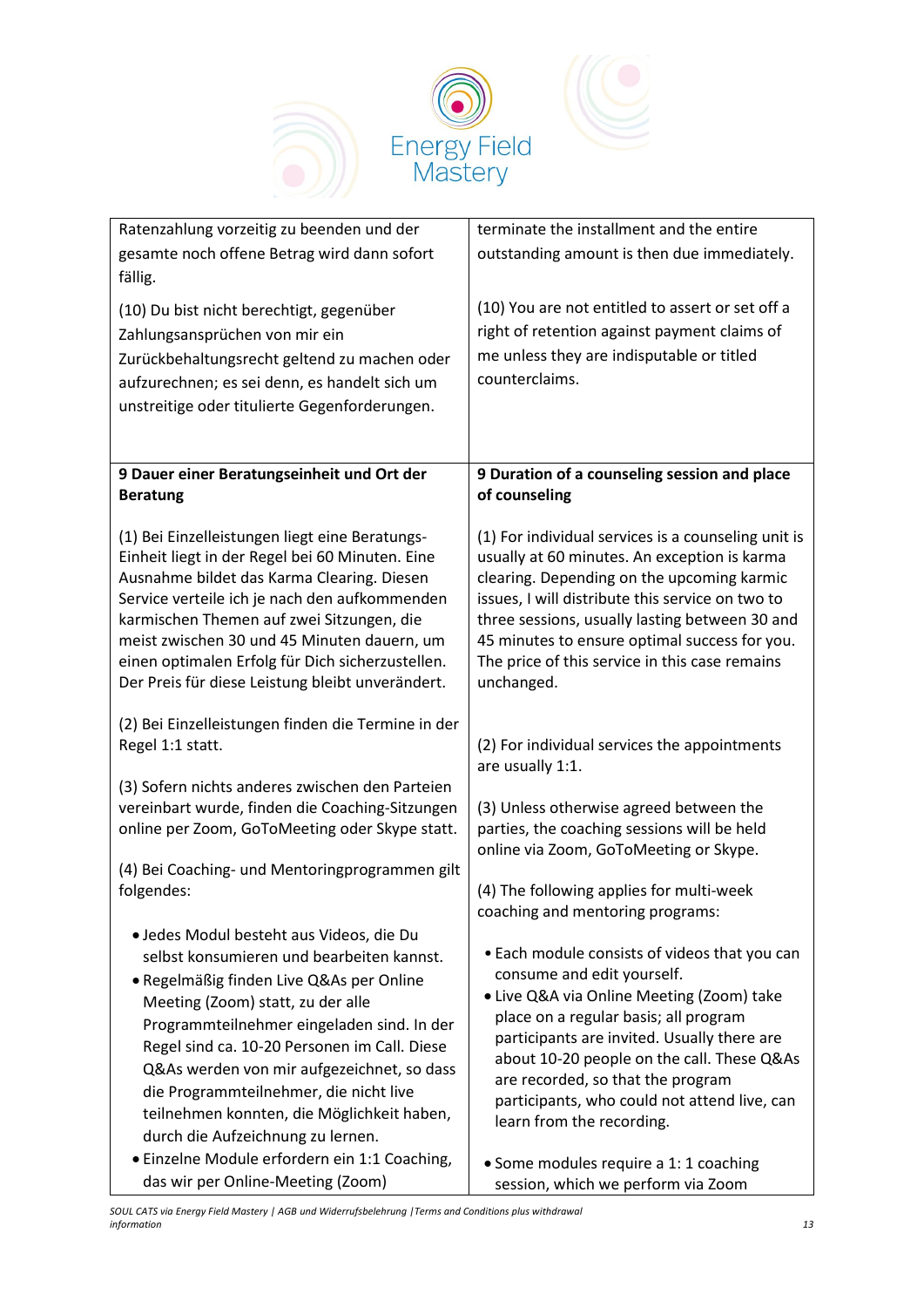

| durchführen. Die Dauer dieser Termine liegt                                                                                                                                                                                                                                                                                       | meeting. The duration of these                                                                                                                                                                                                                                                                                           |
|-----------------------------------------------------------------------------------------------------------------------------------------------------------------------------------------------------------------------------------------------------------------------------------------------------------------------------------|--------------------------------------------------------------------------------------------------------------------------------------------------------------------------------------------------------------------------------------------------------------------------------------------------------------------------|
| in der Regel bei ca. 60 Minuten.                                                                                                                                                                                                                                                                                                  | appointments is usually around 60 minutes.                                                                                                                                                                                                                                                                               |
|                                                                                                                                                                                                                                                                                                                                   |                                                                                                                                                                                                                                                                                                                          |
| 10 Allgemeine Hinweise zu der Beratung                                                                                                                                                                                                                                                                                            | 10 General advice on advice                                                                                                                                                                                                                                                                                              |
| (1) Eine Beratung beruht auf Kooperation und<br>gegenseitigem Vertrauen. Eine Beratung / ein<br>Coaching ist ein freier, aktiver und<br>selbstverantwortlicher Prozess, bei dem ein<br>bestimmter Erfolg nicht versprochen werden<br>kann und auch nicht geschuldet ist.                                                          | (1) Coaching is based on cooperation and<br>mutual trust. A counseling / coaching is a free,<br>active and self-responsible process in which a<br>certain success cannot be promised and is not<br>owed.                                                                                                                 |
| (2) Du bist für deine physische und psychische<br>Gesundheit sowohl während der Sitzung als auch<br>in der Phase zwischen den Terminen in vollem<br>Umfang selbst verantwortlich. Sämtliche<br>Maßnahmen, die du möglicherweise aufgrund<br>der Beratung durchführst, liegen in deinem<br>eigenen Verantwortungsbereich.          | (2) You are fully responsible for your physical<br>and mental health both during the sessions<br>and in the time frame between sessions. Any<br>action you may take based on the advice is<br>your own responsibility.                                                                                                   |
| (3) Du bist für deinen Gesundheitszustand selbst<br>verantwortlich. Wenn bei dir eine psychische<br>Erkrankung vorliegt/ärztlich diagnostiziert<br>wurde, dann frag deinen Arzt, ob ein Coaching<br>sinnvoll sein kann. Ich behalte mir vor, das<br>Coaching in solchen Fällen abzubrechen.                                       | (3) You are responsible for your state of<br>health. If you have a mental illness / have been<br>diagnosed by a doctor, ask your doctor if<br>coaching can be useful. I reserve the right to<br>cancel the coaching in such cases.                                                                                       |
| (4) Bei allen energetischen Clearing Services<br>stelle bitte sicher, dass Du nach den Sitzungen<br>Zeit für Dich hast und entspannen kannst, da die<br>körperliche Integration wichtig ist. Daher biete<br>ich immer auch Abendtermine an.                                                                                       | (4) With all energetic clearing services, please<br>make sure that you have time to relax after the<br>sessions, as physical integration is important.<br>Therefore, I always offer evening<br>appointments.                                                                                                             |
| (5) Bei allen meinen Leistungen werde Dir bitte<br>vorab über deine Intention klar. Deine Intention<br>beeinflusst meine Arbeit energetisch und ist<br>damit sehr wichtig für deine Erfahrung. Ich<br>werde dich auch bei jedem Service vorab nach<br>Deiner Intention fragen, so dass ich bestmöglich<br>auf Dich eingehen kann. | (5) For all my services, please be aware of your<br>intention in advance. Your intention affects my<br>work energetically and is therefore very<br>important for your experience. I will also ask<br>you in advance of each service what your<br>intention is, so that I can respond to you in the<br>best possible way. |
| 11 Leistungsumfang und nicht in Anspruch<br>genommenen Leistungen bei der Beratung                                                                                                                                                                                                                                                | 11 Scope of services and services not used in<br>consulting                                                                                                                                                                                                                                                              |
| (1) Der Leistungsumfang richtet sich nach der<br>jeweiligen gebuchten Beratung.                                                                                                                                                                                                                                                   | (1) The scope of service depends on the<br>respective booked advice.                                                                                                                                                                                                                                                     |

*SOUL CATS via Energy Field Mastery | AGB und Widerrufsbelehrung |Terms and Conditions plus withdrawal information 14*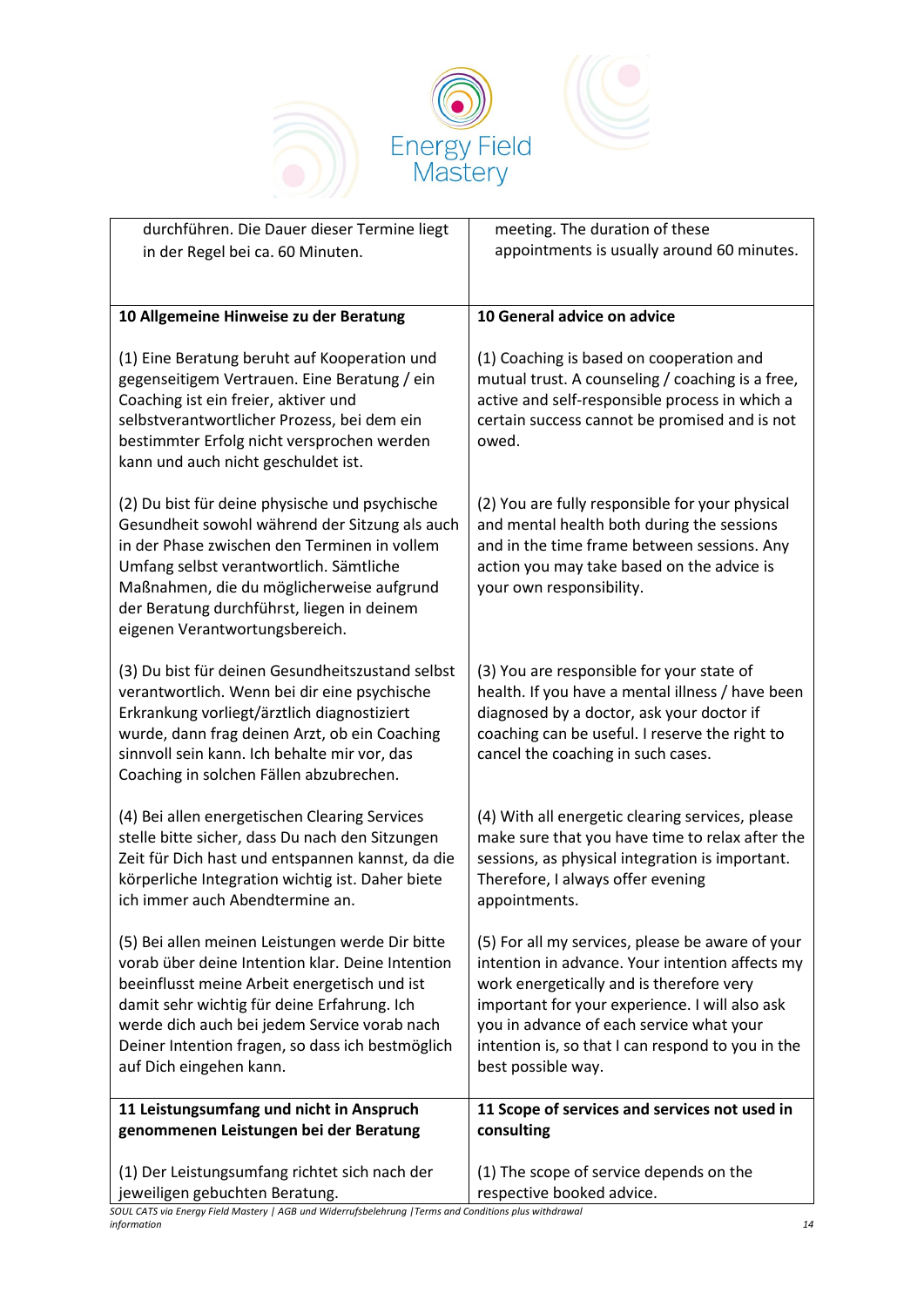

| (2) Sollte ein 1:1 Beratung im Rahmen einer                                                                                                                                         | (2) Should I have to cancel a 1:1 coaching                                                                                                           |
|-------------------------------------------------------------------------------------------------------------------------------------------------------------------------------------|------------------------------------------------------------------------------------------------------------------------------------------------------|
| Einzelleistung von meiner Seite z.B. durch                                                                                                                                          | (single service) e.g. due to illness on my end,                                                                                                      |
| Krankheit ausfallen, wird dieser Termin                                                                                                                                             | this appointment will be made up. In the event                                                                                                       |
| nachgeholt. Für den Fall, dass dieses nicht                                                                                                                                         | that this is not possible, you will be refunded                                                                                                      |
| möglich ist, bekommst du den gezahlten Betrag                                                                                                                                       | the amount paid.                                                                                                                                     |
| erstattet.                                                                                                                                                                          | (3) If you cancel a coaching session, it depends                                                                                                     |
| (3) Sagst du einen Termin ab, kommt es auf den                                                                                                                                      | on the time of the cancellation, whether we                                                                                                          |
| Zeitpunkt der Absage an, ob wir die Beratung                                                                                                                                        | make up for the session or if it expires.                                                                                                            |
| nachholen, oder ob diese verfällt. Regelungen                                                                                                                                       | Regulations can be found in the following                                                                                                            |
| dazu findest du in der folgenden Regelung 11.                                                                                                                                       | regulation 11.                                                                                                                                       |
| 12 Stornierungsbedingungen bei Coaching                                                                                                                                             | 12 Cancellation conditions for individual                                                                                                            |
| Einzelleistungen und Coaching- und                                                                                                                                                  | coaching sessions and coaching and                                                                                                                   |
| Mentoringprogrammen                                                                                                                                                                 | mentoring programs                                                                                                                                   |
| (1) Eine Stornierung einer gebuchten und                                                                                                                                            | (1) It is not possible to cancel a booked and                                                                                                        |
| bestätigten Einzelleistung oder eines Coaching-                                                                                                                                     | confirmed individual service or a coaching and                                                                                                       |
| oder Mentoringprogramms ist nicht möglich.                                                                                                                                          | mentoring program.                                                                                                                                   |
| (2) Bei einem Abbruch eines Coaching- und                                                                                                                                           | (2) If you cancel a coaching and mentoring                                                                                                           |
| Mentoringprogramms durch dich wird das volle                                                                                                                                        | program through you, the full fee will be                                                                                                            |
| Honorar einbehalten, es sei denn es liegt ein                                                                                                                                       | withheld, unless there is a medical certificate.                                                                                                     |
| ärztliches Attest vor. Die Stornierung in einem                                                                                                                                     | The cancellation in such a case must be made                                                                                                         |
| solchen Fall muss in Textform (E-Mail) an die E-                                                                                                                                    | in text form (e-mail) to the e-mail                                                                                                                  |
| Mail clearing@energyfieldmastery.com mit dem                                                                                                                                        | clearing@energyfieldmastery.com with the                                                                                                             |
| ärztlichen Attest als Anhang erfolgen.                                                                                                                                              | medical certificate attached.                                                                                                                        |
| 13 Stornierung von Einzelleistungen oder Online                                                                                                                                     | 13 Cancellation of Individual Services or                                                                                                            |
| <b>Programmen seitens Energy Field Mastery</b>                                                                                                                                      | <b>Online Programs by Energy Field Mastery</b>                                                                                                       |
| (1) Ich bin berechtigt, ein Coaching - Mentoring                                                                                                                                    | (1) I am entitled to cancel a coaching                                                                                                               |
| Programm auch kurzfristig abzusagen, falls sich                                                                                                                                     | mentoring program at short notice if not                                                                                                             |
| nicht genügend Teilnehmer angemeldet haben.                                                                                                                                         | enough participants have registered.                                                                                                                 |
| (2) Ebenfalls bin ich berechtigt, ein 1:1 oder<br>Gruppen-Mentoring abzusagen, falls ich bzw. ein<br>anderer Referent kurzfristig erkrankt und kein<br>Ersatz gestellt werden kann. | (2) I am also entitled to cancel a one-to-one or<br>group mentoring if I or another referent falls ill<br>at short notice and cannot be compensated. |
| (3) In den Fällen 1 und 2 versuchen wir zunächst                                                                                                                                    |                                                                                                                                                      |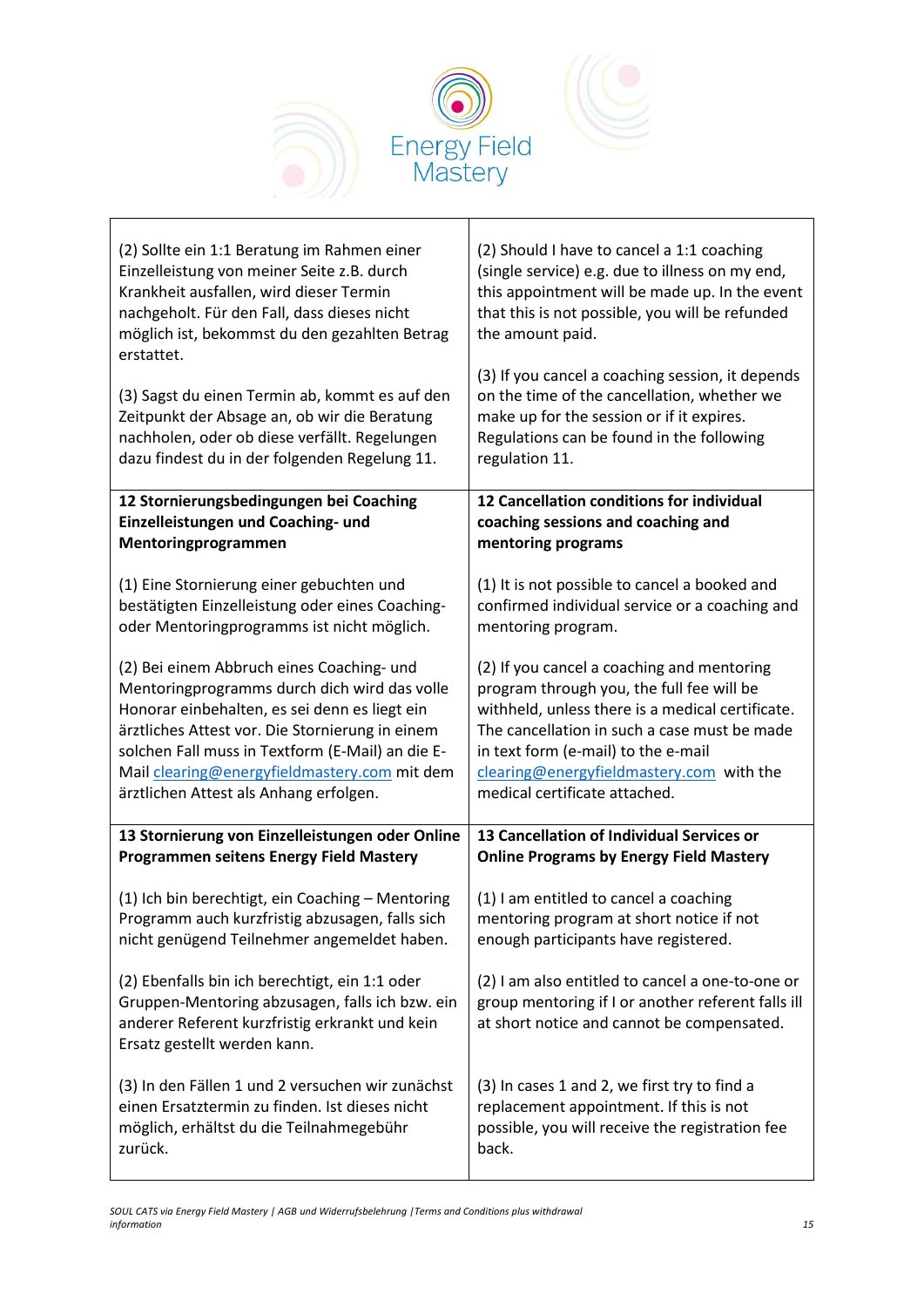

| (4) Verhältst du dich vertragswidrig, indem du<br>gegen diese Allgemeinen Geschäftsbedingungen<br>verstößt, habe ich das Recht, dich von dem<br>Mentoring/Coaching auszuschließen.<br>Dies ist insbesondere der Fall, wenn du den<br>Ablauf des Coachings/ Mentorings störst und es<br>auch nach einer Aufforderung nicht unterlässt. In<br>diesem Fall werden keine Kosten zurück<br>erstattet.                                                                                                                                                                                                              | (4) If you act contrary to the contract by<br>violating these terms and conditions, I have<br>the right to exclude you from the mentoring /<br>coaching.<br>This is especially the case if you disrupt the<br>course of the coaching / mentoring and do not<br>fail to do so even after a request. In this case,<br>no costs will be refunded.                                                                                                                                                                                                                                                      |
|---------------------------------------------------------------------------------------------------------------------------------------------------------------------------------------------------------------------------------------------------------------------------------------------------------------------------------------------------------------------------------------------------------------------------------------------------------------------------------------------------------------------------------------------------------------------------------------------------------------|-----------------------------------------------------------------------------------------------------------------------------------------------------------------------------------------------------------------------------------------------------------------------------------------------------------------------------------------------------------------------------------------------------------------------------------------------------------------------------------------------------------------------------------------------------------------------------------------------------|
| (5) Ebenfalls bin ich berechtigt dich vom<br>Coaching auszuschließen, wenn du dich<br>wiederholt nicht an getroffene Verabredungen<br>hältst oder z.B. Folgetermine nicht wahrnimmst.                                                                                                                                                                                                                                                                                                                                                                                                                         | (5) I am also entitled to exclude you from<br>coaching if you repeatedly break agreements<br>we have made, or don't show up for follow-up<br>appointments.                                                                                                                                                                                                                                                                                                                                                                                                                                          |
| (6) Auch wenn du den Ablauf des Coachings/<br>Mentorings störst und es auch nach einer<br>Aufforderung nicht unterlässt, bin ich berechtigt<br>dich von dem Coaching/Mentoring<br>auszuschließen.                                                                                                                                                                                                                                                                                                                                                                                                             | (6) Also, if you disrupt the course of the<br>coaching / mentoring and do not stop to do so<br>after being asked, I am entitled to exclude you<br>from the coaching / mentoring.                                                                                                                                                                                                                                                                                                                                                                                                                    |
| (7) In den Fällen Abs. 4-6 erstatte ich dir keine<br>Kosten zurück.                                                                                                                                                                                                                                                                                                                                                                                                                                                                                                                                           | (7) In the cases para. 4-6, there will be no<br>refund.                                                                                                                                                                                                                                                                                                                                                                                                                                                                                                                                             |
| 14 Verschwiegenheit                                                                                                                                                                                                                                                                                                                                                                                                                                                                                                                                                                                           | 14 Secrecy                                                                                                                                                                                                                                                                                                                                                                                                                                                                                                                                                                                          |
| Ich verpflichte mich während der Dauer der<br>Beratung und auch nach Beendigung der<br>Beratung / des Coachings, über alle vertraulichen<br>Informationen von dir Stillschweigen zu<br>bewahren.                                                                                                                                                                                                                                                                                                                                                                                                              | I undertake to keep confidential all<br>confidential information for the duration of<br>the consultation and also after completion of<br>the consultation / coaching.                                                                                                                                                                                                                                                                                                                                                                                                                               |
| 15 Know-how Schutz und Geschäftsgeheimnis                                                                                                                                                                                                                                                                                                                                                                                                                                                                                                                                                                     | <b>15 Know-how Protection and Business</b><br><b>Secrecy</b>                                                                                                                                                                                                                                                                                                                                                                                                                                                                                                                                        |
| (1) Du bist dir der Tatsache bewusst, dass alle<br>Informationen, die du während unserer<br>Zusammenarbeit über die Art und Weise meiner<br>Leistungserbringung erhältst (von mir<br>entwickelte Ideen, Konzepte und<br>Betriebserfahrungen, Know-How) und die<br>aufgrund insbesondere gesetzlicher Vorschriften<br>oder der Natur der Sache nach geheim zu halten<br>sind, dem Geschäftsgeheimnis unterliegen. Aus<br>diesem Grunde verpflichtest du dich das<br>Geschäftsgeheimnis zu wahren und über die<br>vorgenannten Informationen Stillschweigen zu<br>wahren. Zudem bist du nicht berechtigt, diese | (1) You are aware of the fact that all the<br>information you receive during our<br>collaboration regarding the way I deliver my<br>services (ideas and concepts I have created as<br>well as operating excellence and know-how)<br>and because of particular legal requirements<br>or the nature of the matter are subject to<br>business secrecy.<br>For this reason, you undertake to keep the<br>business secret and to keep quiet about the<br>above information. In addition, you are not<br>entitled to use this information outside of our<br>contract. The commercial use is prohibited in |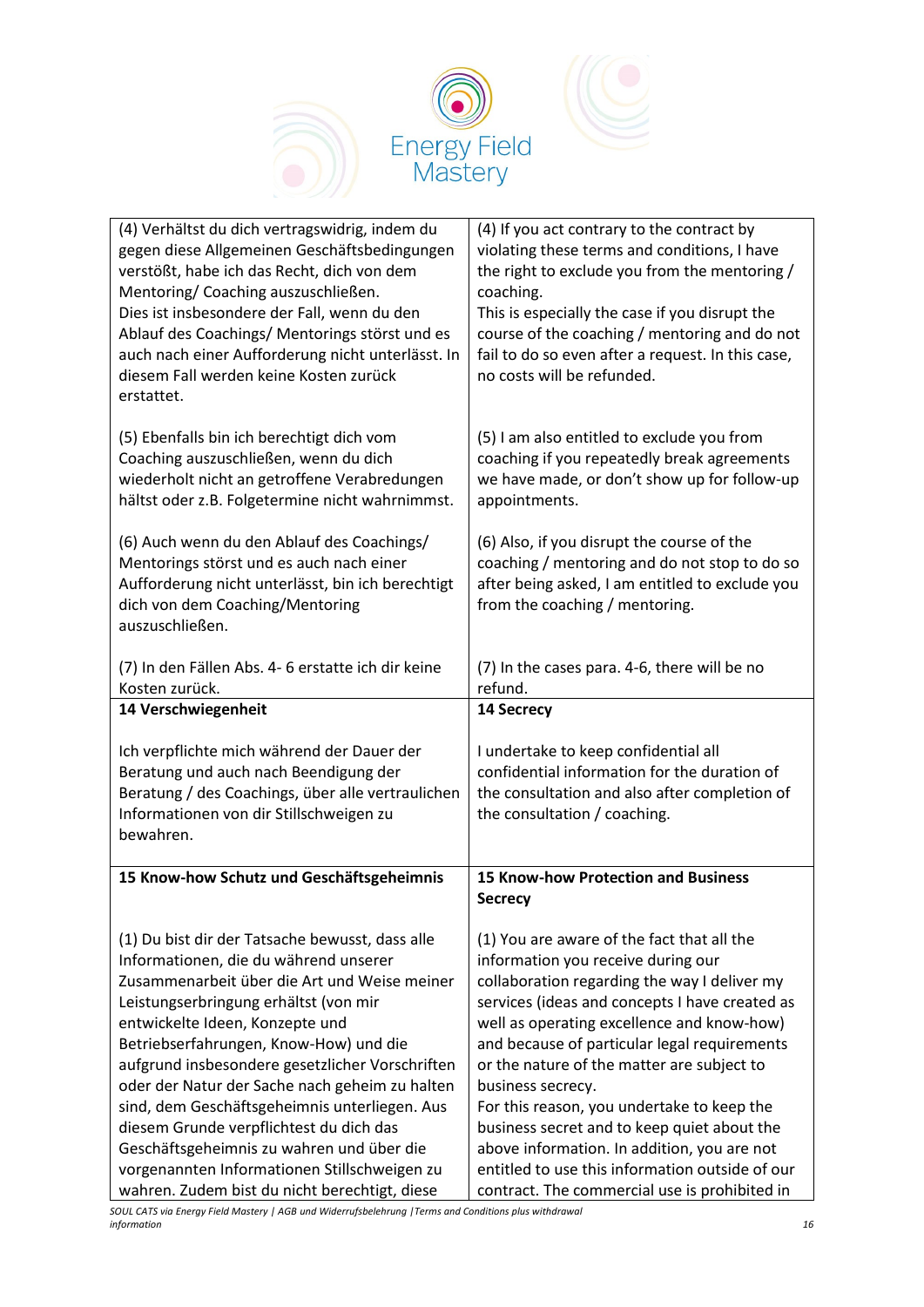

| Informationen außerhalb unseres Vertrages zu<br>nutzen. Die kommerzielle Nutzung ist in jedem<br>Fall untersagt und bedarf immer einer<br>ausdrücklichen Erlaubnis meinerseits.                                                                                                                                                                                      | any case and requires always my explicit<br>permission.                                                                                                                                                                                                                                                               |
|----------------------------------------------------------------------------------------------------------------------------------------------------------------------------------------------------------------------------------------------------------------------------------------------------------------------------------------------------------------------|-----------------------------------------------------------------------------------------------------------------------------------------------------------------------------------------------------------------------------------------------------------------------------------------------------------------------|
| Im Rahmen eines abgestimmten Testimonials<br>bist du berechtigt über die Art und Weise der<br>Zusammenarbeit mit mir zu sprechen/zu<br>schreiben.                                                                                                                                                                                                                    | As part of a coordinated testimonial you are<br>entitled to speak / write about the way of<br>working with me.                                                                                                                                                                                                        |
| Die Verpflichtung, das Geschäftsgeheimnis zu<br>wahren, wirkt über das Ende der<br>Zusammenarbeit der Parteien hinaus.                                                                                                                                                                                                                                               | The obligation to protect business secrecy has<br>an effect beyond the end of the parties'<br>cooperation.                                                                                                                                                                                                            |
| (2) Nicht von der Geheimhaltung sind folgende<br>Informationen, die bereits vor der<br>Vertraulichkeitsverpflichtung bekannt waren,<br>die unabhängig von mir entwickelt wurden,<br>bei Informationsempfang öffentlich zugänglich<br>waren oder sind oder anschließend ohne<br>Verschulden des Auftragnehmers öffentlich<br>zugänglich wurden.                       | (2) Not of secrecy is the following information<br>that were already known before confidentiality<br>obligation, which were developed<br>independently of me, were already publicly<br>available at the time of receipt of the<br>information or were subsequently made public<br>through no fault of the contractor. |
| (3) Für jede Verletzung der<br>Geheimhaltungspflicht wird eine angemessene<br>Vertragsstrafe fällig.                                                                                                                                                                                                                                                                 | (3) For any breach of confidentiality shall be<br>due a reasonable contractual penalty.                                                                                                                                                                                                                               |
| 16 Ausschluss von Heilbehandlungen                                                                                                                                                                                                                                                                                                                                   | <b>16 Exclusion of medical treatment</b>                                                                                                                                                                                                                                                                              |
| (1) Ich stelle als Berater/Coach keine Diagnosen<br>und darf und werde keine medizinischen<br>Ratschläge und Auskünfte erteilen.                                                                                                                                                                                                                                     | (1) As a consultant/coach, I do not make any<br>diagnoses and may not and will not provide<br>medical advice and information.                                                                                                                                                                                         |
| (2) Die Beratung, vor allem die energetisch-<br>basierenden Beratungen und Kurse sind keine<br>Psychotherapie oder Heilbehandlung und sollen<br>diese nicht ersetzen. Diese Beratung setzt eine<br>normale psychische und physische Belastbarkeit<br>voraus. Bei Beschwerden mit Krankheitswert bist<br>Du aufgefordert, dich in ärztliche Behandlung zu<br>begeben. | (2) Coaching, especially my energy-based<br>services and programs, are not psychotherapy<br>or curative treatment and is not intended to<br>replace it. The consultation requires a normal<br>mental and physical capacity. If you have<br>diseased conditions, you are required to seek<br>medical treatment.        |
| (3) Ich bin kein Arzt und gebe keine<br>medizinischen oder gesundheitlichen<br>Heilversprechen ab.                                                                                                                                                                                                                                                                   | (3) I am not a doctor and make no medical or<br>health promises.                                                                                                                                                                                                                                                      |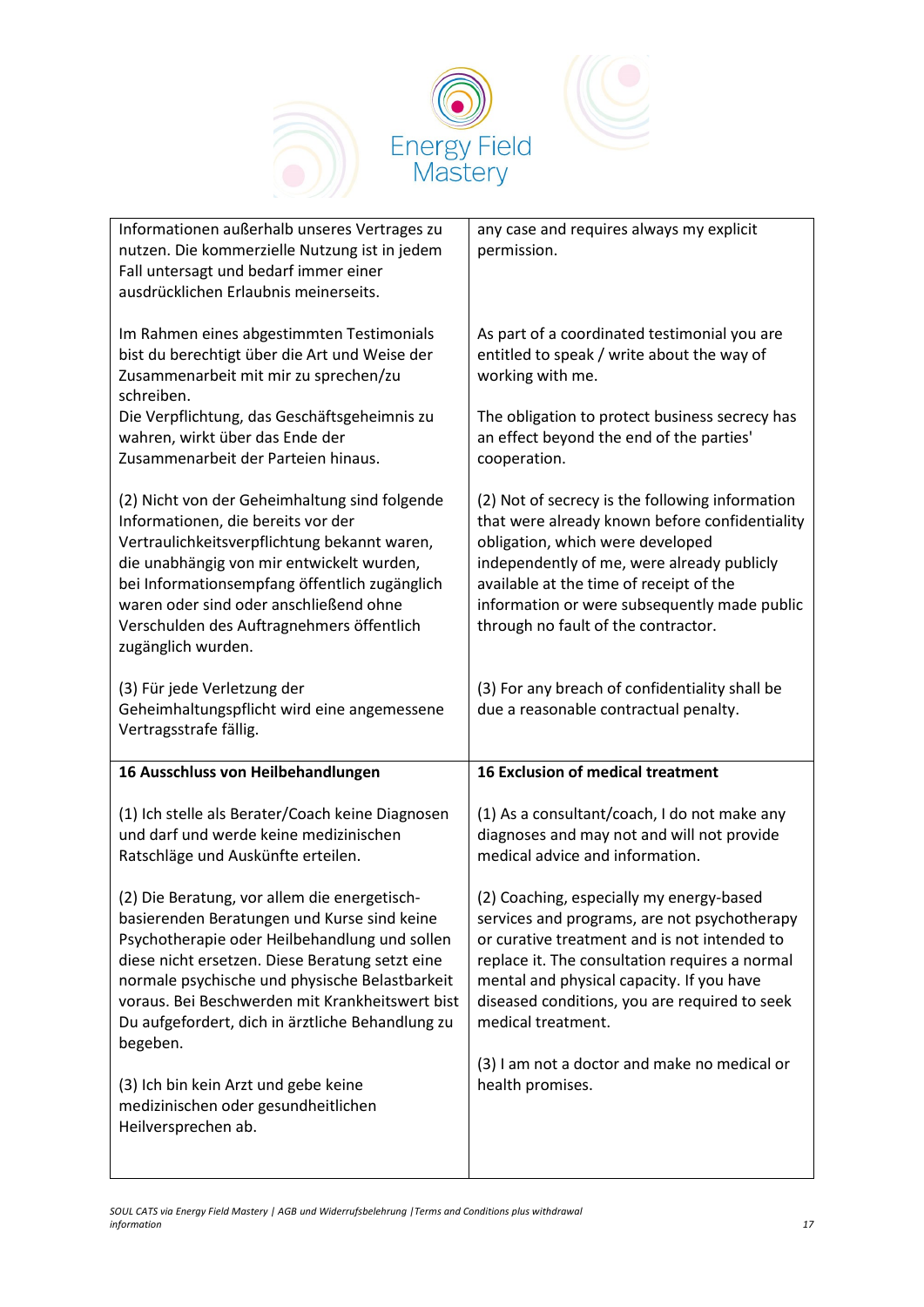

### **17 Urheberrecht an meinen Unterlagen und Dokumenten und Online Kursen**

(1) Die Dateien und Unterlagen dürfen nur von dir als mein Kunde und nur für deine eigene Fortbildung abgerufen (Download) und ausgedruckt werden. Nur in diesem Rahmen sind der Download und der Ausdruck von Dateien gestattet. Insoweit darfst du als Kunde den Ausdruck auch mit technischer Unterstützung Dritter (z.B. einem Copyshop) vornehmen lassen. Im Übrigen bleiben alle Nutzungsrechte an den Dateien und Unterlagen vorbehalten. Das bedeutet, dass du keinerlei zusätzliche Nutzungsbedingungen erhältst. Daher bedarf insbesondere die Anfertigung von Kopien von Dateien oder Ausdrucken für Dritte, die Weitergabe oder Weitersendung von Dateien an Dritte oder die sonstige Verwertung für andere als eigene Studienzwecke, ob entgeltlich oder unentgeltlich, auch nach Beendigung der Beratung der ausdrücklichen vorherigen schriftlichen Zustimmung von mir. Eine ganze oder teilweise kommerzielle Nutzung ist ausgeschlossen.

(2) Die auf den Unterlagen aufgeführten Marken und Logos genießen Schutz nach dem Markengesetz/Urhebergesetz. Du bist als Kunde verpflichtet, die dir zugänglichen Unterlagen und Dateien nur in dem hier ausdrücklich gestatteten oder kraft zwingender gesetzlicher Regelung auch ohne die Zustimmung von mir erlaubten Rahmen zu nutzen und unbefugte Nutzungen durch Dritte zu verhindern. Dies gilt auch nach Beendigung der Beratung fort.

(3) Nutzungsformen, die aufgrund zwingender gesetzlicher Bestimmungen erlaubt sind, bleiben von diesem Zustimmungsvorbehalt selbstverständlich ausgenommen.

**18 Eigene Vorhaltung geeigneter IT-Infrastruktur und Software**

#### **17 Copyright on my documents and documents and online courses**

(1) The files and documents may only be retrieved (downloaded) and printed by you as my customer and only for your own further education. Only in this context are the download and the printing of files allowed. In that regard, as a customer, you may have the printout made with third party technical support (such as a copy shop). Incidentally, all rights of use to the files and documents remain reserved. This means that you do not receive any additional terms of use. Therefore, in particular the making of copies of files or printouts for third parties, the transfer or forwarding of files to third parties or other exploitation for other than own study purposes, whether for consideration or free of charge, even after the end of the consultation requires the explicit prior written consent of me. All or part commercial use is excluded. (2) The trademarks and logos listed on the documents enjoy protection under the Trademark Law / Copyright Act. As a customer, you are obliged to use the documents and files that are accessible to you only in the expressly permitted or forceful statutory regulation without the consent of me and to prevent unauthorized use by third parties. This will continue even after the consultation has ended. (3) Forms of use, which are permitted due to mandatory legal regulations, are naturally excluded from this approval reservation.

> **18 Own provision of suitable IT infrastructure and software**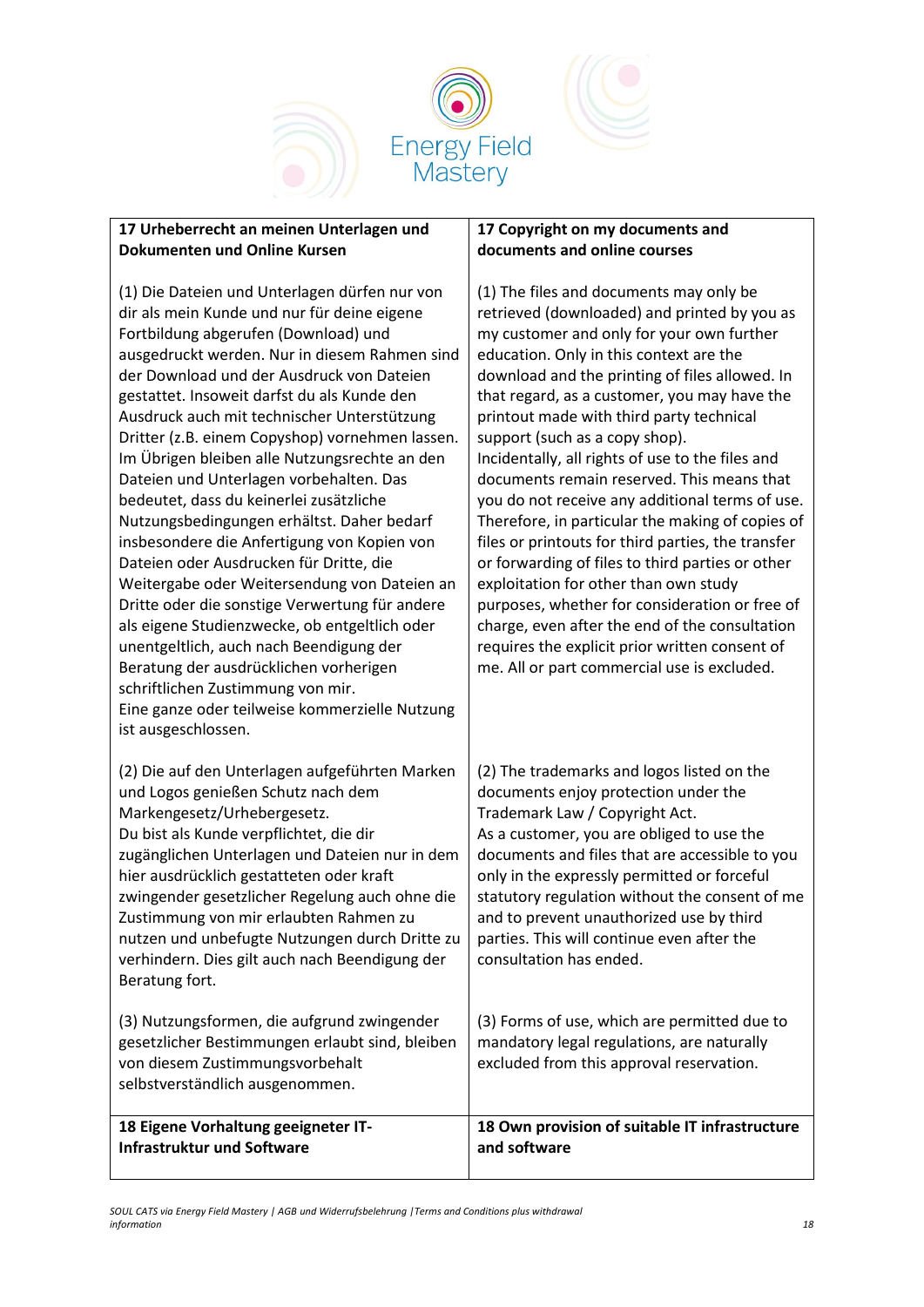

| Du bist als Teilnehmer für die Bereitstellung und<br>Gewährleistung eines Internet-Zugangs<br>(Hardware, TK-Anschlüsse, etc.) und der<br>sonstigen zur Nutzung von Onlineangeboten von<br>Energy Field Mastery notwendigen technischen<br>Einrichtungen und Software (insbesondere<br>Webbrowser und PDF-Programme wie z.B.<br>Acrobat Reader®, sowie ein<br>Textverarbeitungsprogramm) selber und auf<br>eigene Kosten sowie auf eigenes Risiko<br>verantwortlich.                                                                                                                                                                                                                                                                                                 | You as a participant are responsible for your<br>Internet access (hardware,<br>telecommunications connections, etc.) and<br>other technical facilities and software required<br>for the use of Energy Field Mastery's online<br>services at your own expense and at your own<br>risk. These technical facilities are in particular<br>web browsers and PDF programs such as<br>Acrobat Reader®, and at least a word<br>processing program).                                                                                                                                                                                                                                                                                                  |
|---------------------------------------------------------------------------------------------------------------------------------------------------------------------------------------------------------------------------------------------------------------------------------------------------------------------------------------------------------------------------------------------------------------------------------------------------------------------------------------------------------------------------------------------------------------------------------------------------------------------------------------------------------------------------------------------------------------------------------------------------------------------|----------------------------------------------------------------------------------------------------------------------------------------------------------------------------------------------------------------------------------------------------------------------------------------------------------------------------------------------------------------------------------------------------------------------------------------------------------------------------------------------------------------------------------------------------------------------------------------------------------------------------------------------------------------------------------------------------------------------------------------------|
| 19 Haftung für Kursinhalte                                                                                                                                                                                                                                                                                                                                                                                                                                                                                                                                                                                                                                                                                                                                          | 19 Liability for course content                                                                                                                                                                                                                                                                                                                                                                                                                                                                                                                                                                                                                                                                                                              |
| (1) In meinen Kursen zu Energiefeldreinigung,<br>Seelenlesungen und Manifestationstechniken<br>gebe ich ausschließlich Handlungsempfehlungen.<br>Die Umsetzung dieser Empfehlungen obliegt<br>alleine dem Kunden.<br>(2) Bei den in dem Kurs enthaltenen<br>Dokumenten handelt es sich um Muster, die du                                                                                                                                                                                                                                                                                                                                                                                                                                                            | (1) In my courses on energy field clearing, soul<br>reading and manifestation techniques I give<br>only recommendations for action. The<br>implementation of these recommendations is<br>the sole responsibility of the customer.<br>(2) The documents included in the course are<br>patterns that you need to adapt to your                                                                                                                                                                                                                                                                                                                                                                                                                 |
| auf deine Situation anpassen musst. Eine<br>Haftung für Vollständigkeit und Aktualität dieser<br>Muster wird nicht übernommen.                                                                                                                                                                                                                                                                                                                                                                                                                                                                                                                                                                                                                                      | situation. A liability for completeness and<br>timeliness of these samples is not accepted.                                                                                                                                                                                                                                                                                                                                                                                                                                                                                                                                                                                                                                                  |
| 20 Haftungsbeschränkung                                                                                                                                                                                                                                                                                                                                                                                                                                                                                                                                                                                                                                                                                                                                             | 20 Limitation of Liability                                                                                                                                                                                                                                                                                                                                                                                                                                                                                                                                                                                                                                                                                                                   |
| (1) Ich hafte für Vorsatz und grobe Fahrlässigkeit.<br>Ferner hafte ich für die fahrlässige Verletzung<br>von Pflichten, deren Erfüllung die<br>ordnungsgemäße Durchführung des Vertrages<br>überhaupt erst ermöglicht, deren Verletzung die<br>Erreichung des Vertragszwecks gefährdet und<br>auf deren Einhaltung du regelmäßig vertrauen<br>darfst. Im letztgenannten Fall hafte ich jedoch<br>nur für den vorhersehbaren, vertragstypischen<br>Schaden. Ich hafte nicht für die leicht fahrlässige<br>Verletzung anderer als der in den vorstehenden<br>Sätzen genannten Pflichten.<br>Die vorstehenden Haftungsausschlüsse gelten<br>nicht bei Verletzung von Leben, Körper und<br>Gesundheit. Die Haftung nach dem<br>Produkthaftungsgesetz bleibt unberührt. | (1) I am liable for intent and gross negligence.<br>Furthermore, I am liable for the negligent<br>breach of obligations whose fulfillment makes<br>the proper execution of the contract in the<br>first place, the breach of which endangers the<br>achievement of the purpose of the contract<br>and on whose compliance you can regularly<br>rely. In the latter case, however, I am liable<br>only for the predictable, contract-typical<br>damage. I am not liable for the slightly<br>negligent violation of duties other than those<br>mentioned in the preceding sentences.<br>The above exclusions of liability do not apply<br>to injury to life, limb and health. Liability under<br>the Product Liability Act remains unaffected. |
|                                                                                                                                                                                                                                                                                                                                                                                                                                                                                                                                                                                                                                                                                                                                                                     |                                                                                                                                                                                                                                                                                                                                                                                                                                                                                                                                                                                                                                                                                                                                              |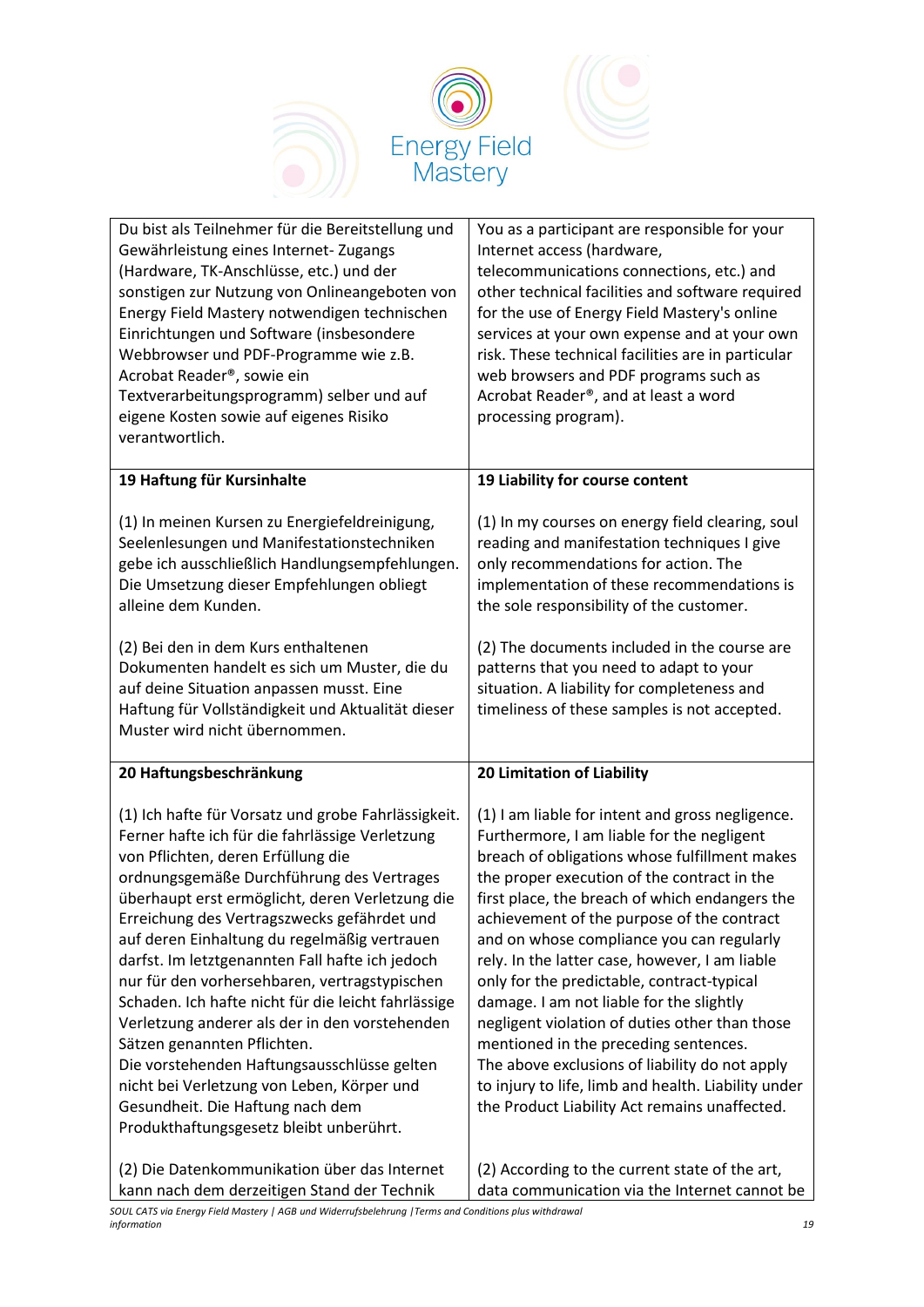

| nicht fehlerfrei und/oder jederzeit verfügbar<br>gewährleistet werden. Ich hafte insoweit nicht<br>für die ständige und ununterbrochene<br>Verfügbarkeit des Online-Angebots.                                                                                                                                                                                                                                                                | guaranteed error-free and / or available at all<br>times. I am not responsible for the constant<br>and uninterrupted availability of the online<br>offer.                                                                                                                                                                                                                    |
|----------------------------------------------------------------------------------------------------------------------------------------------------------------------------------------------------------------------------------------------------------------------------------------------------------------------------------------------------------------------------------------------------------------------------------------------|------------------------------------------------------------------------------------------------------------------------------------------------------------------------------------------------------------------------------------------------------------------------------------------------------------------------------------------------------------------------------|
| (3) Sämtliche genannten<br>Haftungsbeschränkungen gelten ebenso für<br>unsere Erfüllungsgehilfen.                                                                                                                                                                                                                                                                                                                                            | (3) All mentioned limitations of liability also<br>apply to our vicarious agents.                                                                                                                                                                                                                                                                                            |
| 21 Änderung dieser AGB                                                                                                                                                                                                                                                                                                                                                                                                                       | 21 Change of these terms and conditions                                                                                                                                                                                                                                                                                                                                      |
| Diese AGB können geändert werden, wenn ein<br>sachlicher Grund für die Änderung vorliegt. Das<br>können beispielsweise Gesetzesänderungen,<br>Änderungen der Rechtsprechung oder eine<br>Veränderung der wirtschaftlichen Verhältnisse<br>sein. Ich informiere dich rechtzeitig über die<br>geplanten Änderungen. Du hast nach der<br>Information ein 14-tägiges Widerrufsrecht.                                                             | These terms and conditions can be changed if<br>there is a factual reason for the change. This<br>may be, for example, legislative changes,<br>changes in case law or a change in economic<br>conditions. I will inform you in good time<br>about the planned changes. You have a 14-day<br>right of withdrawal after the information.                                       |
| 22 Schlussbestimmungen                                                                                                                                                                                                                                                                                                                                                                                                                       | 22 Final clause                                                                                                                                                                                                                                                                                                                                                              |
| (1) Die hier verfassten Geschäftsbedingungen<br>sind vollständig und abschließend. Änderungen<br>und Ergänzungen dieser Geschäftsbedingungen<br>sollten, um Unklarheiten oder Streit zwischen<br>den Parteien über den jeweils vereinbarten<br>Vertragsinhalt zu vermeiden, schriftlich gefasst<br>werden - wobei E-Mail (Textform) ausreichend<br>ist.                                                                                      | (1) The terms and conditions set out here are<br>complete and conclusive. Amendments and<br>additions to these terms and conditions should<br>be made in writing in order to avoid any<br>ambiguity or dispute between the parties<br>regarding the agreed contractual content -<br>whereby e-mail (text form) is sufficient.                                                |
| (2) Soweit du bei Abschluss des Vertrages deinen<br>Wohnsitz oder gewöhnlichen Aufenthalt in<br>Deutschland hattest und entweder zum<br>Zeitpunkt der Klageerhebung durch uns aus<br>Deutschland verlegt hast / hat/haben oder dein<br>Wohnsitz oder dein gewöhnlicher Aufenthaltsort<br>zu diesem Zeitpunkt unbekannt ist, ist<br>Gerichtsstand für alle Streitigkeiten der Sitz<br>meines Unternehmens in 65183 Wiesbaden,<br>Deutschland. | (2) Insofar as you had your domicile or habitual<br>residence in Germany at the time of conclusion<br>of the contract and / or have misplaced /<br>relocated from Germany or your place of<br>residence or your usual place of residence is<br>unknown at this time, the place of jurisdiction<br>for all Disputes is the seat of my company in<br>65183 Wiesbaden, Germany. |
| (3) Wir weisen dich darauf hin, dass dir neben<br>dem ordentlichen Rechtsweg auch die<br>Möglichkeit einer außergerichtlichen Beilegung                                                                                                                                                                                                                                                                                                      | (3) We remind you that in addition to the<br>ordinary legal process you have the option of<br>settling disputes out of court in accordance                                                                                                                                                                                                                                   |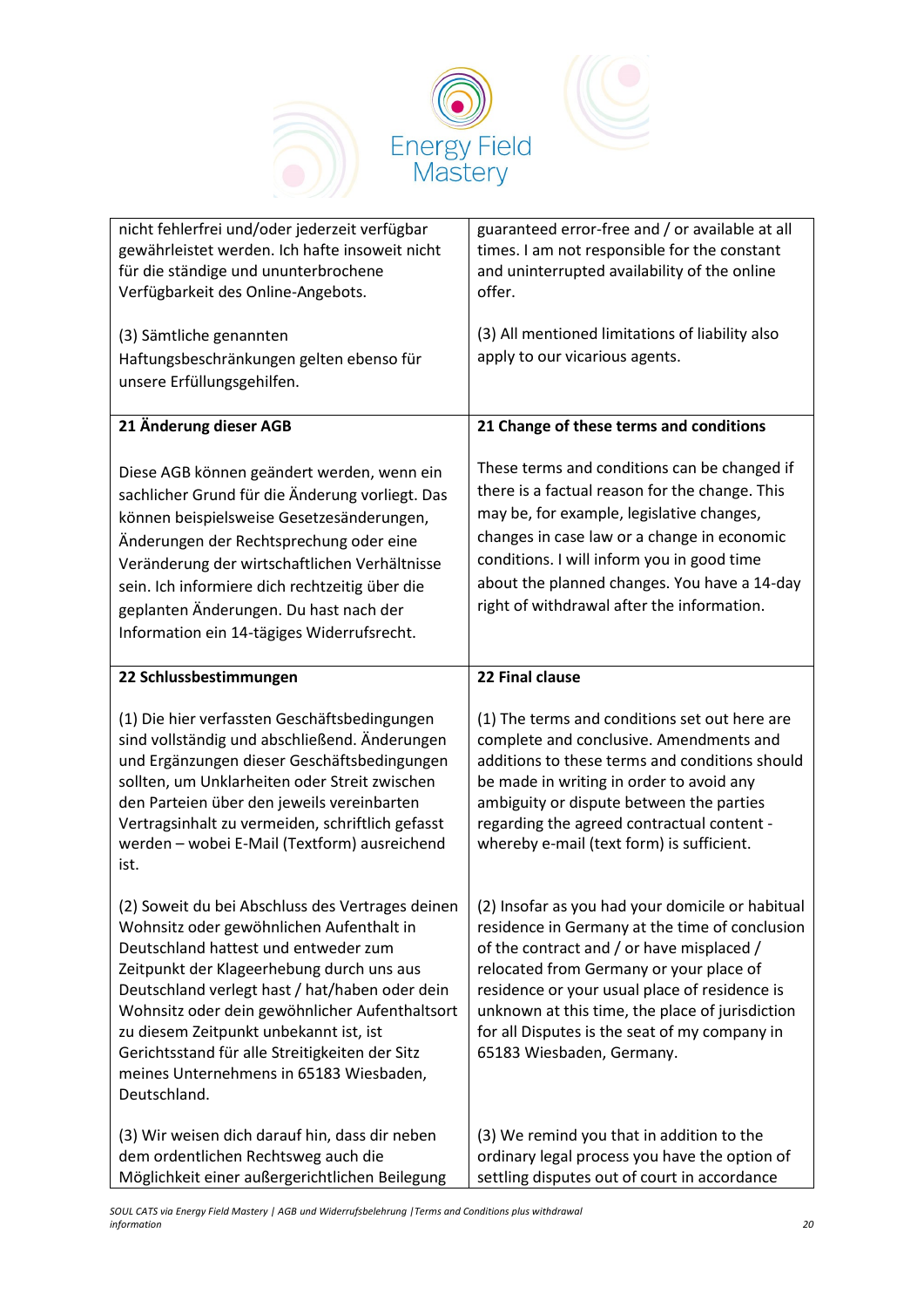

| von Streitigkeiten gemäß Verordnung (EU) Nr.<br>524/2013 zur Verfügung steht. Einzelheiten dazu<br>findest du in der Verordnung (EU) Nr. 524/2013<br>und unter der Internetadresse:<br>http://ec.europa.eu/consumers/odr | with Regulation (EU) No. 524/2013. For details<br>see Regulation (EU) No 524/2013 and the<br>Internet address:<br>http://ec.europa.eu/consumers/odr |
|--------------------------------------------------------------------------------------------------------------------------------------------------------------------------------------------------------------------------|-----------------------------------------------------------------------------------------------------------------------------------------------------|
| (4) Sollten einzelne Bestimmungen dieses                                                                                                                                                                                 | (4) Should individual provisions of this contract                                                                                                   |
| Vertrages unwirksam sein, so wird hierdurch der                                                                                                                                                                          | be ineffective, this shall not affect the                                                                                                           |
| Vertrag im Übrigen nicht berührt. Der in der                                                                                                                                                                             | remainder of the contract. The scope of                                                                                                             |
| Regelung vereinbarte Leistungsumfang ist dann                                                                                                                                                                            | services agreed in the regulation shall then be                                                                                                     |
| in dem rechtlich zulässigen Maß anzupassen.                                                                                                                                                                              | adjusted to the legally permissible extent.                                                                                                         |
| <b>Version der AGB:</b>                                                                                                                                                                                                  | <b>Version of Terms and Conditions:</b>                                                                                                             |
| Version 1.2                                                                                                                                                                                                              | Version 1.2                                                                                                                                         |
| <b>Stand der AGB:</b>                                                                                                                                                                                                    | <b>Date of Terms and Conditions:</b>                                                                                                                |
| 2. Oktober 2021                                                                                                                                                                                                          | October 2, 2021                                                                                                                                     |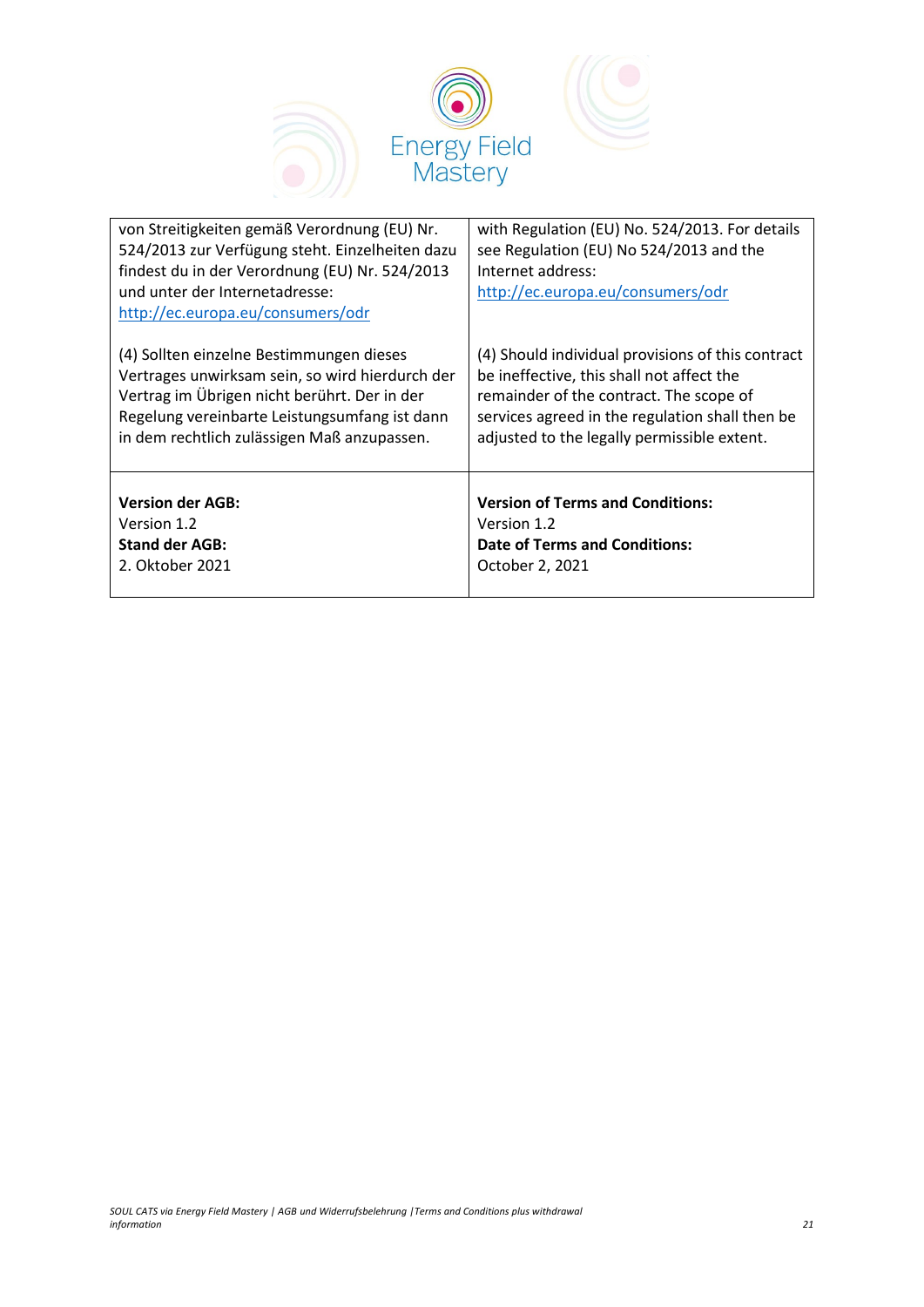



| WIDERRUFSRECHT für Verbraucher                                                                                                                                                                                                                                                                                                                                                | <b>RIGHT OF WITHDRAWAL for Consumers</b>                                                                                                                                                                                                                                                                                                   |
|-------------------------------------------------------------------------------------------------------------------------------------------------------------------------------------------------------------------------------------------------------------------------------------------------------------------------------------------------------------------------------|--------------------------------------------------------------------------------------------------------------------------------------------------------------------------------------------------------------------------------------------------------------------------------------------------------------------------------------------|
| Als Verbraucher hast du das Recht, binnen<br>vierzehn Tagen ohne Angabe von Gründen den<br>Vertrag zu widerrufen.                                                                                                                                                                                                                                                             | As a consumer, you have the right to withdraw<br>from the contract within fourteen days without<br>giving a reason.                                                                                                                                                                                                                        |
| Dir steht kein Widerrufsrecht zu, wenn du<br>ausdrücklich bei deiner Buchung zugestimmt<br>hast, dass bereits vor Ende der Widerrufsfrist<br>mit der Ausführung der Dienstleistung<br>begonnen werden soll.                                                                                                                                                                   | You have no right of withdrawal, if you have<br>explicitly agreed with your booking, that the<br>service should be started before the end of the<br>cancellation period.                                                                                                                                                                   |
| Gleiches gilt, wenn du Zugang zu einem<br>digitalen Produkt erhalten hast, dessen Inhalte<br>du direkt nutzen kannst.<br>Damit hast du auf dein Widerrufsrecht<br>wirksam verzichtet. Wir haben dich darauf vor<br>Kaufabschluss hingewiesen.                                                                                                                                 | The same applies if you have access to a digital<br>product whose content you can use directly.<br>You have effectively waived your right of<br>withdrawal. We have informed you about this<br>specific matter before sending you the order<br>form.                                                                                       |
| 1. Fristbeginn bei Buchungen von Online-<br>Programmen, Online-Beratungen und Online<br>Coaching                                                                                                                                                                                                                                                                              | 1. Deadline for bookings of online programs,<br>online consultations and online coaching                                                                                                                                                                                                                                                   |
| Die Widerrufsfrist beträgt vierzehn Tage ab dem<br>Tag des Vertragsschlusses. Bei einzelnen<br>Beratungsleistungen kommt der<br>Vertragsschluss an dem Tag zustande, an dem<br>du von uns nach erfolgreicher Buchung eine<br>Bestätigung per E-Mail bekommst.                                                                                                                 | The revocation period is fourteen days from the<br>date of the conclusion of the contract. For<br>individual consulting services, the contract is<br>concluded on the day on which you receive<br>confirmation from us after successful booking<br>by e-mail.                                                                              |
| Bei mehrwöchigen Coaching- und<br>Mentoringprogrammen kommt der<br>Vertragsabschluss an dem Tag zustande, an<br>dem Du mir die unterschriebene<br>Bestellbestätigung per E-Mail bzw. DocuSign<br>zurücksendest.                                                                                                                                                               | For more complex coaching and mentoring<br>programs, the contract is concluded on the day<br>you send me the signed order confirmation<br>form back via e-mail or DocuSign.                                                                                                                                                                |
| Für jede Buchung steht dir ein eigenes 14-<br>tägiges Widerrufsrecht zu. Um dein<br>Widerrufsrecht auszuüben, musst du uns<br><b>Energy Field Mastery</b><br>Weilstr. 25<br>65183 Wiesbaden<br>E-Mail: info@soul-cats.com<br>in einer eindeutigen Erklärung (z.B. ein mit der<br>Post versandter Brief, oder E-Mail) über deinen<br>Entschluss, diesen Vertrag zu widerrufen, | For each booking you have your own 14-day<br>right of withdrawal. In order to exercise your<br>right of withdrawal, you have to inform us<br><b>Energy Field Mastery</b><br>Weilstr. 25<br>65183 Wiesbaden<br>E-mail: info@sou-cats.com<br>in a clear statement (such as a letter sent by<br>post, or e-mail) of your decision to withdraw |